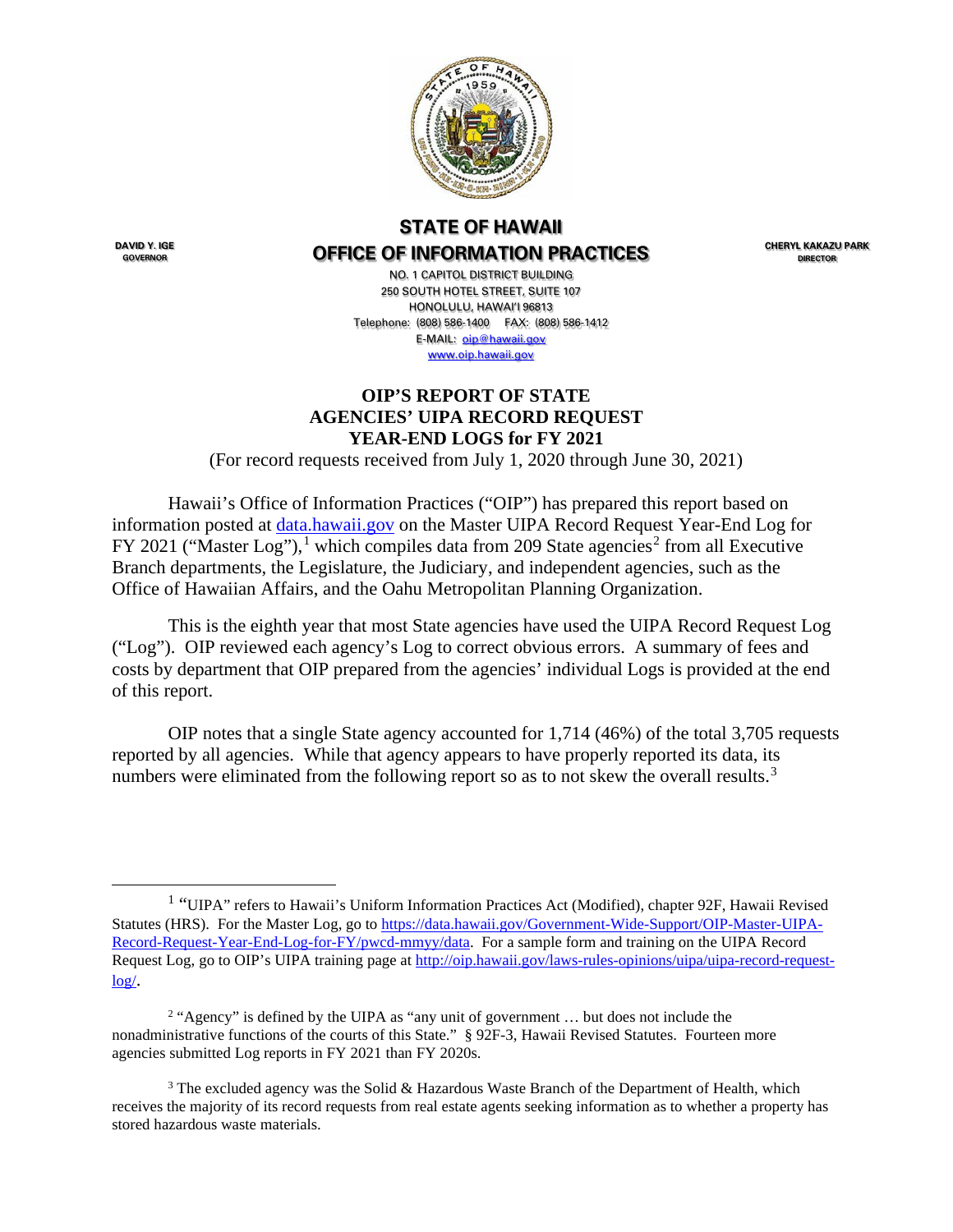The State data for FY 2021 may be compared to the counties' data summarized in OIP's Report of County Agencies' UIPA Record Request Year-End Logs for FY 2021, as well as to prior years' State and county reports, which can be found on the [Reports page at oip.hawaii.gov.](http://oip.hawaii.gov/uipa-record-request-log-reports/)

#### **How many requests were made to State agencies in FY 2020?**

Excluding routine requests,<sup>[4](#page-1-0)</sup> there were 1,991 formal written record requests requiring State agencies to send notices to the requester under the UIPA. State agencies estimated that they received 609,853 routine requests for information for which fee schedules have been established and no formal UIPA response is required, such as requests for University of Hawaii transcripts or Department of Health's birth, marriage, and death records. Subpoenas for discovery of records in court cases, and responses to oral requests, or requests for agency brochures provided to the public are also not tracked by the Log as formal written record requests.

The following pie chart (**Chart 1**) shows that the 1,991 formal UIPA record requests constituted 0.3% and the estimated 609,853 routine requests comprised 99.7% of the 611,844 total requests reported by the agencies in FY 2021.



**Chart 1 (State)**

The total number of routine requests increased 28% from the 476,415 reported by State agencies in FY 2020. The number of formal UIPA record requests decreased by 373 (15.8%) in FY 2021 compared to FY 2020 (2,364). The total number of formal UIPA requests for the State (1,991) in FY 2021 was very close to the total for all counties (1,957). As a percentage of all routine and UIPA record requests, the State's 0.3% for formal UIPA requests is also close to the 0.2% figure reported by all counties in FY 2021.

<span id="page-1-0"></span><sup>&</sup>lt;sup>4</sup> Routine requests are requests that are made orally (such as by telephone or over the counter), requests that do not require a UIPA response, or requests that are automatically granted or denied without supervisory review (such as for most police reports or agency brochures).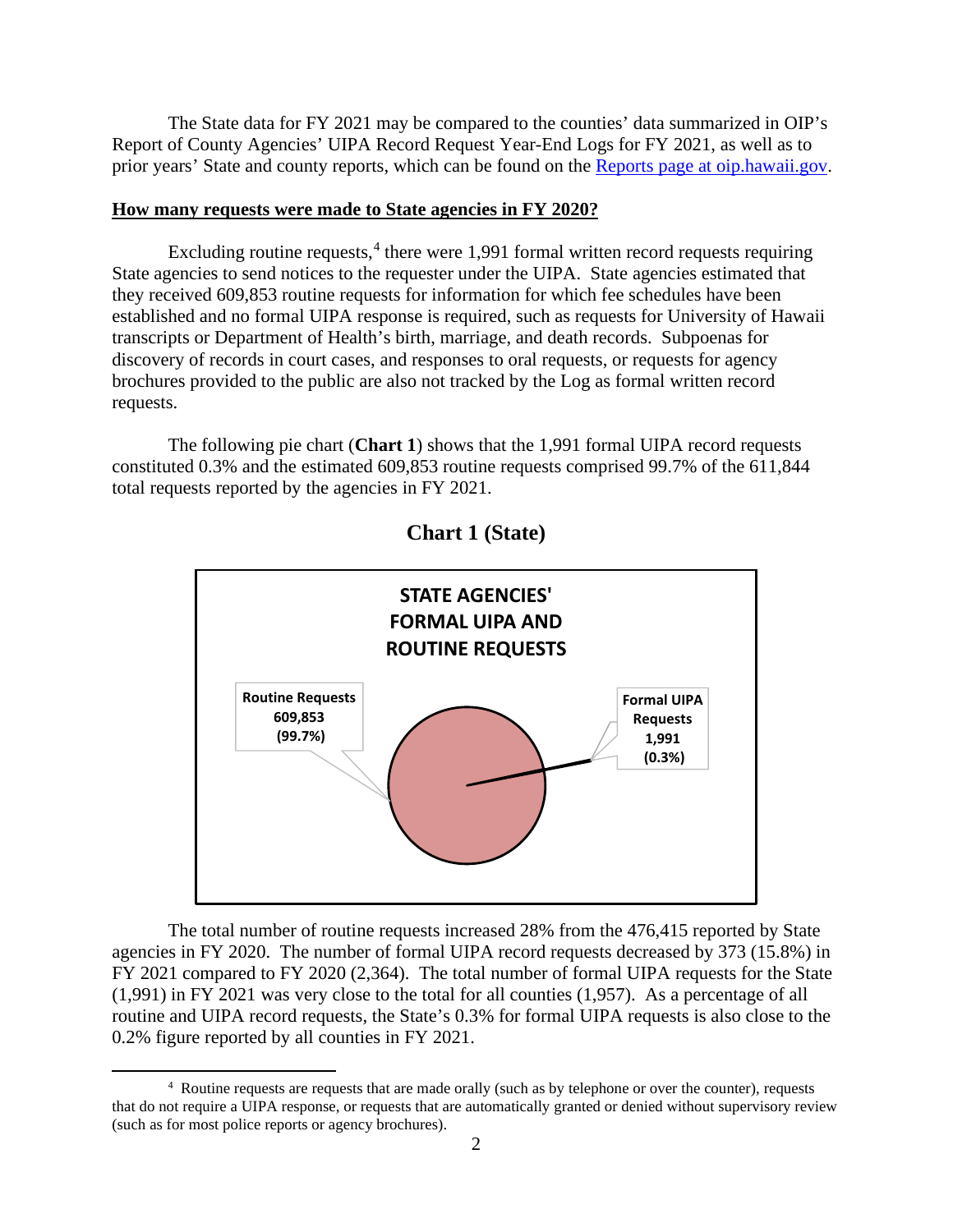#### **What kinds of requests were made?**

The 1,991 formal requests to State agencies can be broken down into 357 (18%) personal record requests<sup>[5](#page-2-0)</sup> and 144 (7%) complex requests,<sup>[6](#page-2-1)</sup> resulting in a balance of 1,490 (75%) nonpersonal and noncomplex requests, *i.e.* "typical" requests,[7](#page-2-2) as shown in **Chart 2** below.





When compared to FY 2020, the State percentage of complex record requests remains the same in both years at 7%, and there were slight changes in the percentages of other types of record requests. Personal record requests decreased from 21% in FY 2020 and typical record requests increased slightly from 72%.

The State percentages for FY 2021 are similar to the counties' breakdown of types of cases, which showed complex record requests constituting 10%, personal record requests at 11%, and typical record requests at 79%.

<span id="page-2-0"></span><sup>&</sup>lt;sup>5</sup> A personal record request is one "about" the requester and seeks the requester's own personal information that is readily accessible in a file or location with the requester's name or identifying information. Personal record requests are subject to Part III of the UIPA and have different requirements than government record requests made under Part II.

<span id="page-2-2"></span><span id="page-2-1"></span><sup>&</sup>lt;sup>6</sup> Complex record requests involve extenuating circumstances or voluminous records that prevent an agency from responding within the normal ten-day time limit.

 $7$  The "typical" requests were for government records and were subject to Part II of the UIPA.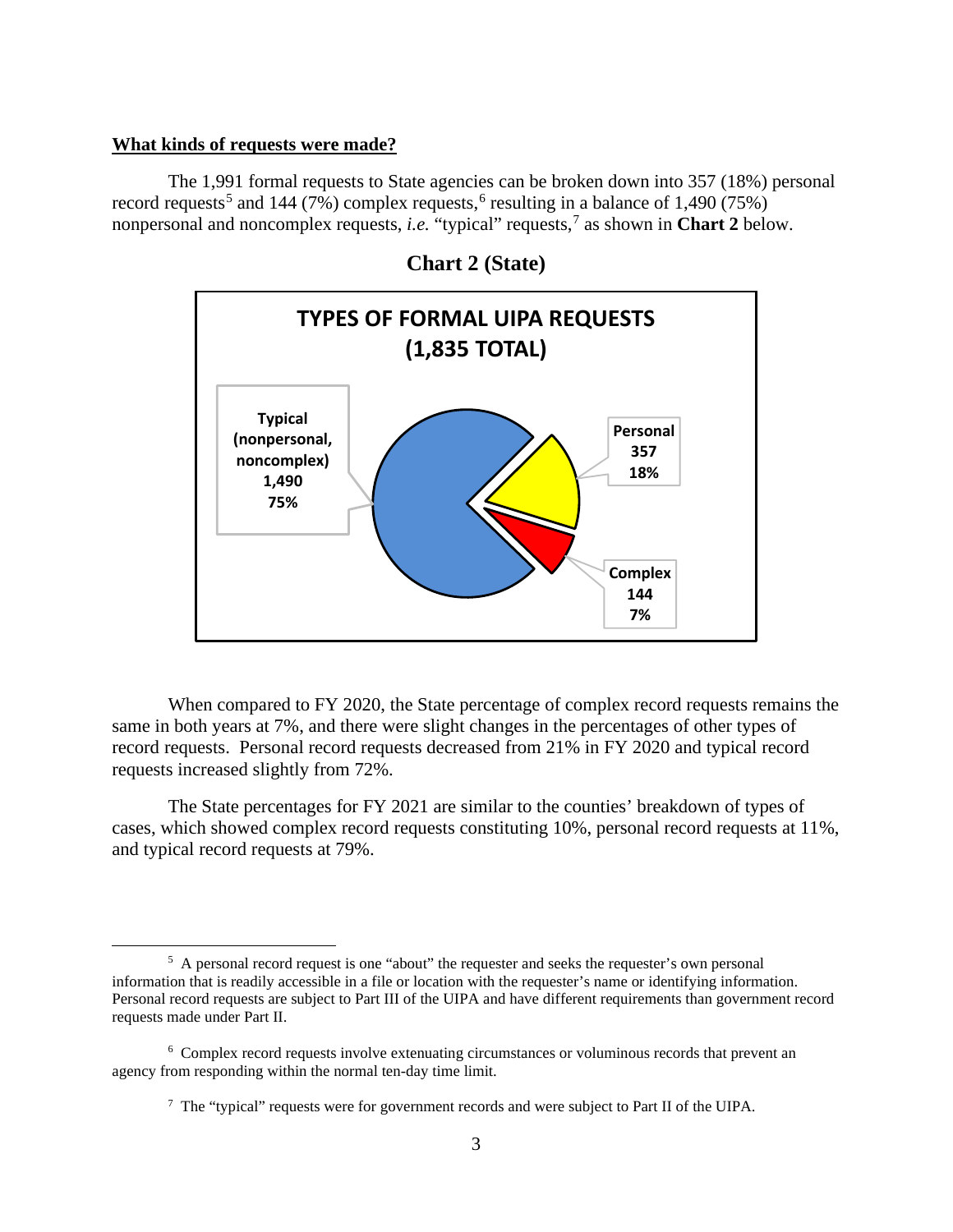#### **How many requests were completed?**

**Chart 3A** shows that out of 1,991 total requests received by State agencies, 1,897 requests (95%) were completed in FY 2021.<sup>[8](#page-3-0)</sup> Of the 1,897 completed requests, 317 (17%) were personal record requests, 114 (6%) were complex requests, and 1,466 (77%) were "typical" nonpersonal and noncomplex record requests.



 **Chart 3A (State)**

Of the 1,991 formal requests received by State agencies, 1,897 (95%) were completed and 94 (5%) were not completed as of June 30, 2021, as shown in **Chart 3B** below.

 **Chart 3B (State)**



<span id="page-3-0"></span><sup>&</sup>lt;sup>8</sup> Requests that were completed in FY 2021 may have included those carried over from an earlier year. Likewise, requests that were not completed in FY 2021, may be completed in a later fiscal year. In FY 2020, 136 cases were not completed and may have been completed in FY 2021.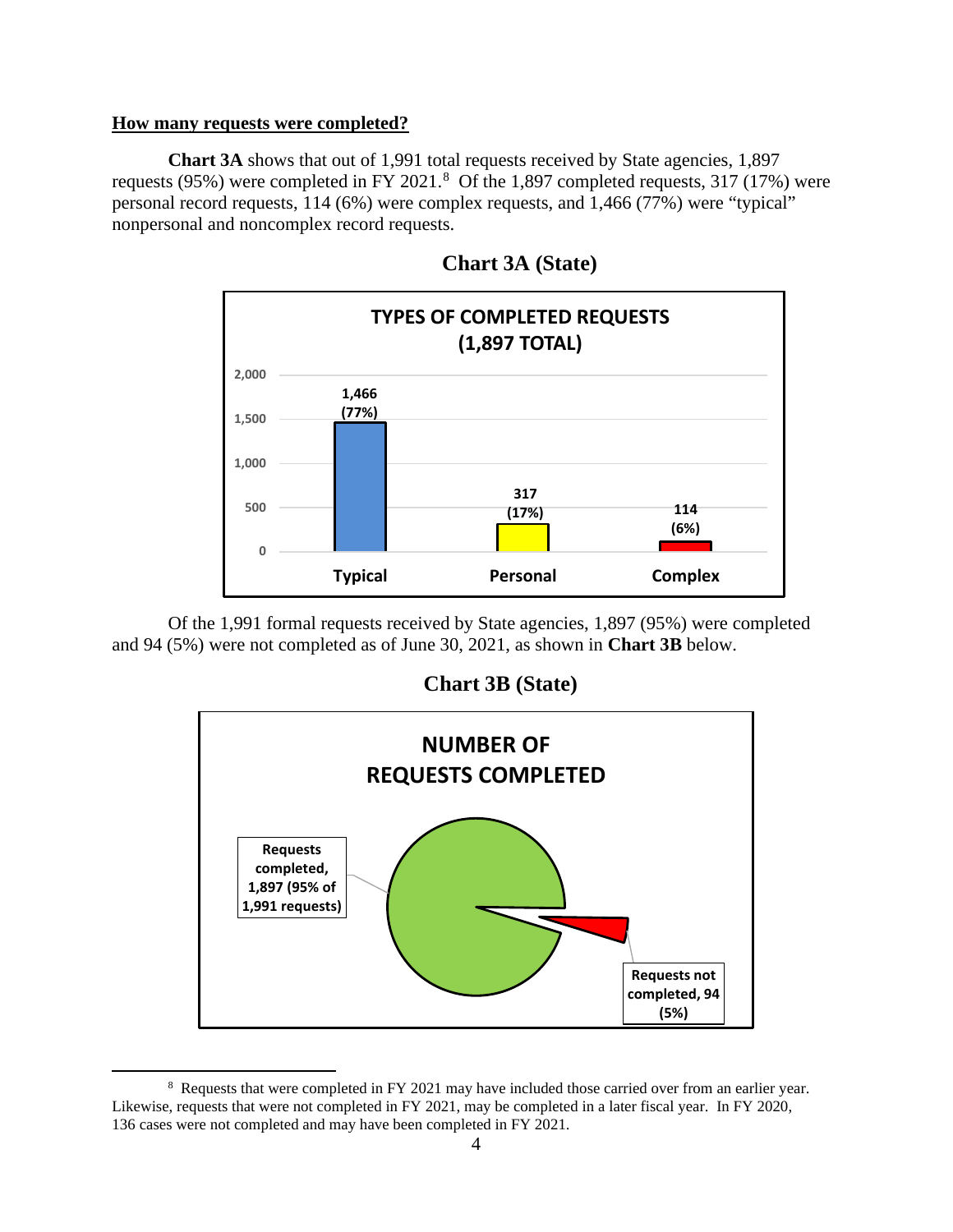When compared to the prior year, State agencies received fewer UIPA requests than in FY 2020 (2,364) but completed nearly the same percentage of those requests (95% in FY 2021; 96% in FY 2020). In both years, complex record requests constituted 6% of the completed requests. A higher percentage of typical requests were completed in FY 2021 (77%) compared to FY 2020 (73%).

County agencies completed 98% of the 1,957 total requests that they received in FY 2021. Of the completed requests, complex record requests constituted 9% and personal requests were 11%. County agencies completed 80% of typical record requests, slightly more than the State's 77%.

#### **How were requests resolved?**

Of the 1,897 requests completed by State agencies, **Chart 4** below shows that 1,322 (70%) were granted in full; 166 (9%) were granted or denied in part; 114 (6%) were denied in full; in 328 cases (17%), the agency was unable to respond; 21 (1%) cases were withdrawn by the requester; and in 84 cases (4%), the requester abandoned or failed to pay for the request.<sup>[9](#page-4-0)</sup>



**Chart 4 (State)**

The percentages compared to the prior year are similar. In FY 2020, 71% of completed requests were granted in full; 9% were granted or denied in part; 3% were denied in full; the agency was unable to respond in 15% of the requests completed; and the same percentage of

<span id="page-4-0"></span> $9$  Although these results total 2,035, more than the number of completed requests (1,897), the discrepancy is due to agencies reporting more than one resolution for a completed request.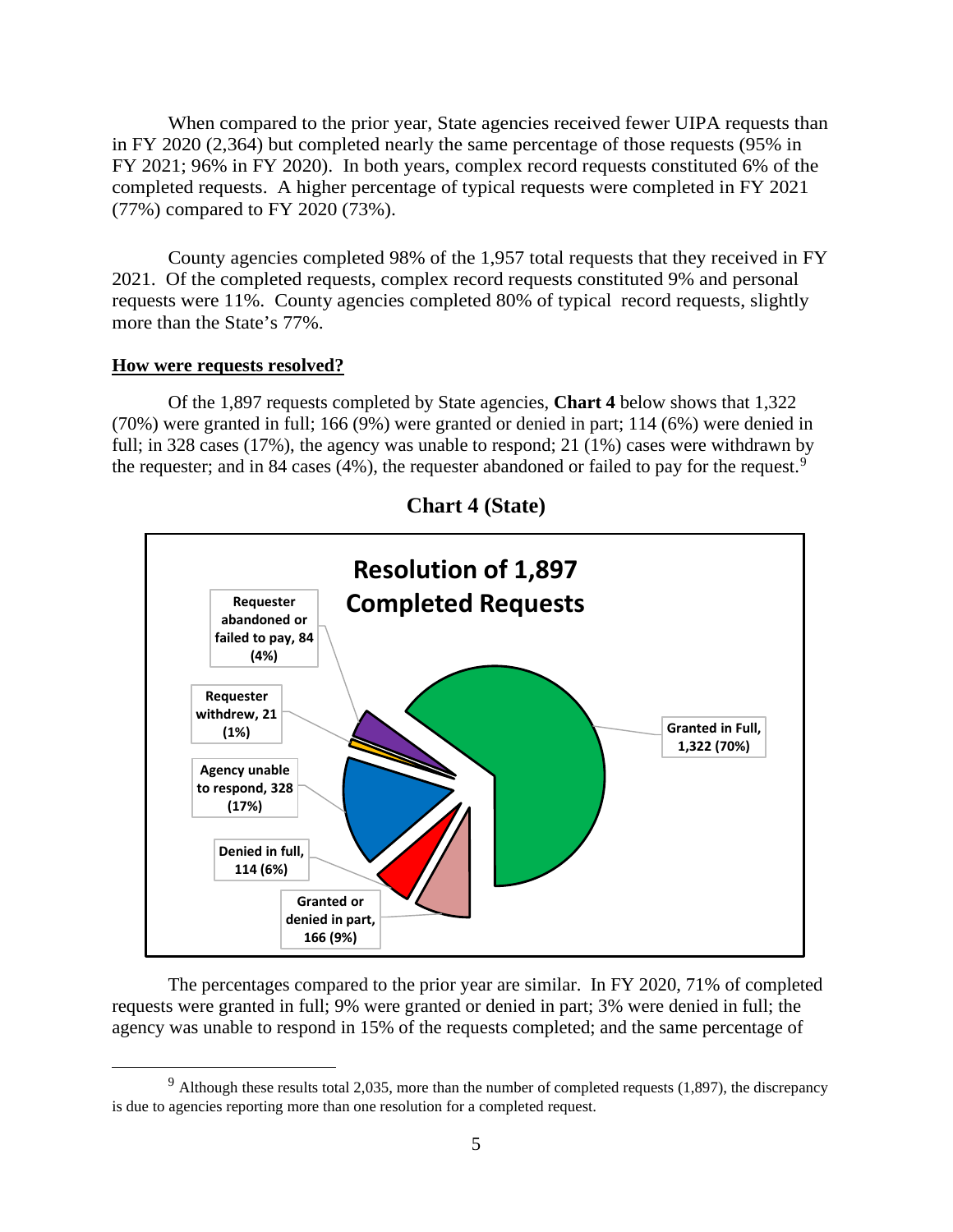requesters withdrew (1%) or abandoned or failed to pay (4%).

The county agencies' percentages for FY 2021 are as follows: 62% were granted in full; 18% were granted or denied in part; 5% were denied in full; agency was unable to respond in 8%; requester withdrew in 2%; and the requester abandoned or failed to pay in 5% of the completed requests.

#### **How long did it take to complete requests?**

To calculate the number of working days taken to complete a request, the Log's Excel formula excluded weekends but not State holidays. Also, to avoid showing zero days for a request completed on the same day it was received, the formula added an extra day by including the date of the request (which is normally excluded when doing a manual count). Thus, the Log's calculation may inflate the days of completion by one or more days, depending on whether there were holidays or the request took more than one day to complete. To account for the inexact calculations, agencies were instructed to manually enter an "x" in Column I of their Logs when they completed a request within ten business days.

With this understanding of the limitations of the underlying formula, the State agencies reported providing initial responses within ten business days to 1,698 requests, or 85% of all requests. (Column I of the Log) In 119 (6%) of the requests, the agencies reported that they needed initial clarification of the request, which may partly explain why they were not able to send their notice or acknowledgement to requesters within ten workdays. In the remaining 9% of all cases, the agencies did not check the Column I box to indicate that they provided their initial responses within ten days of receiving the requests.

As shown in the following bar graph, **Chart 5,** it took an average of 8.5 workdays from date of receipt to complete all record requests, based on 16,082 workdays to complete 1,897 requests. (Columns N and AP of the Log) When broken down by type of request, Chart 5 shows that it took an average of 7.6 days to complete 1,466 typical (noncomplex and nonpersonal requests; 77% of all requests) record requests; 8.2 days to complete 317 personal record requests; and 22.5 days to complete 114 complex requests. (Columns AQ through AS of the Log)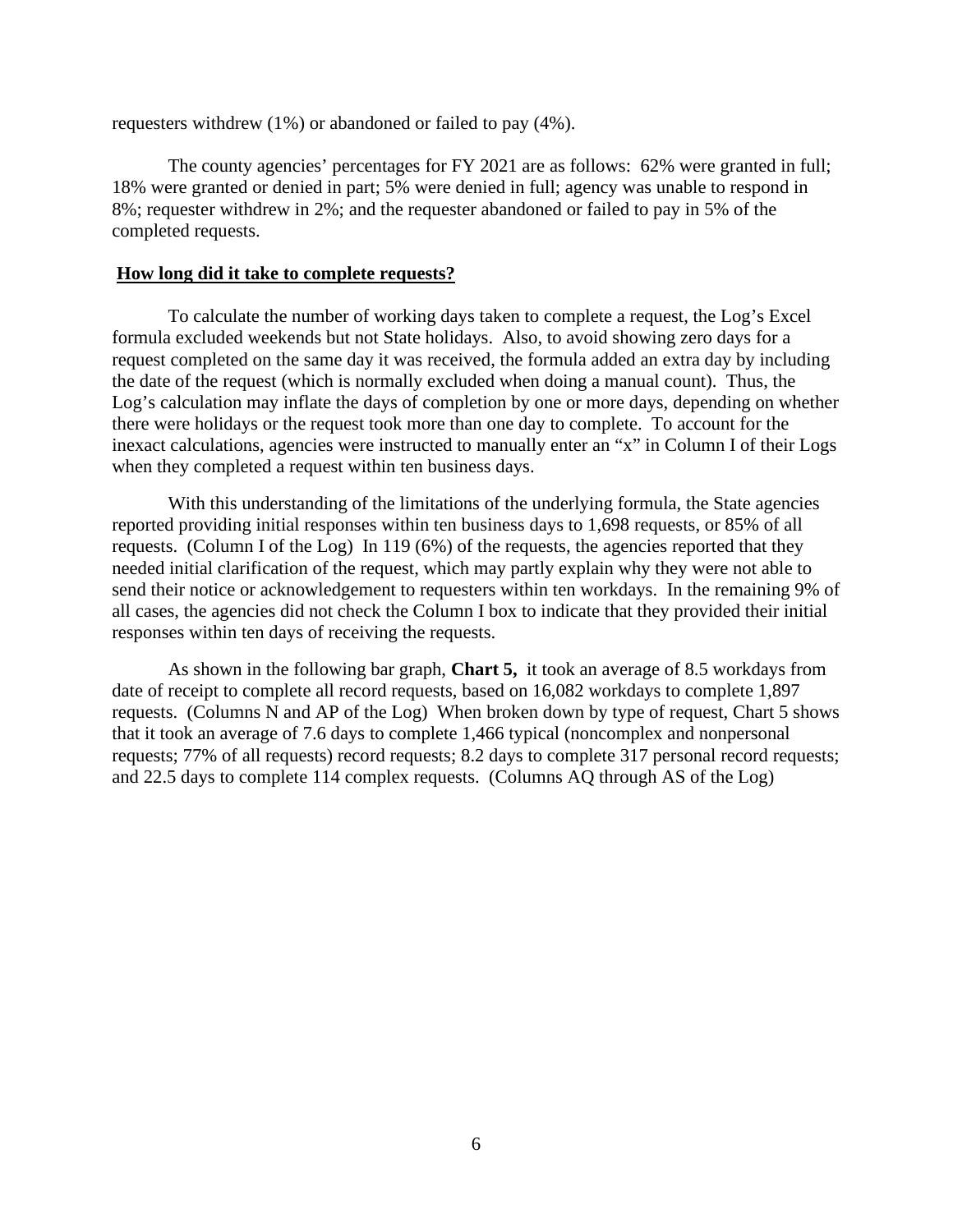**Chart 5 (State)**



When Chart 5 for FY 2021 is compared to State agencies' prior year's results, the average number of workdays to complete all requests has increased slightly (8.1 workdays in FY 2020 to 8.5 days in FY 2021). The average number of workdays to complete typical requests decreased slightly (7.9 workdays in FY 2020 vs. 7.6 in FY 2021). The average number of workdays to complete the personal record requests, however, increased from 4.8 workdays in FY 2020 to 8.2 days in FY 2021. The average number of workdays to complete the complex record requests remained about the same at 22.6 workdays in FY 2020 versus 22.5 days in FY 2021.

While there were considerable differences in each counties' data, the overall average number of workdays to complete all counties' requests in FY 2021 was 8.8 workdays compared to 8.5 for State agencies.

Agencies were also asked to keep track of the actual time that they spent on search, review (e.g., for confidentiality or privacy concerns), and segregation (e.g., redacting protected information) in 15-minute increments per hour. No less than .25 hours, or 15 minutes, was to be entered for search time for each request. Any legal research or other time spent to determine how the agency should respond or possible exemptions from disclosure could not be entered as search, review.<sup>[10](#page-6-0)</sup>

<span id="page-6-0"></span><sup>&</sup>lt;sup>10</sup> Chart 6 also includes the time spent by agencies working on the 94 pending cases that were not completed at the end of FY 2021, many of which were received toward the end of the year or were complex requests. Except for an anomaly concerning six incomplete cases in FY 19, the average SRS hours for requests not completed since FY 2019 have been between .86 to 1.2 hours. Including this relatively low number of hours for not completed requests provides a closer approximation of the total number of hours incurred by agencies to complete record requests, including those that agencies worked on but did not actually complete until a later fiscal year.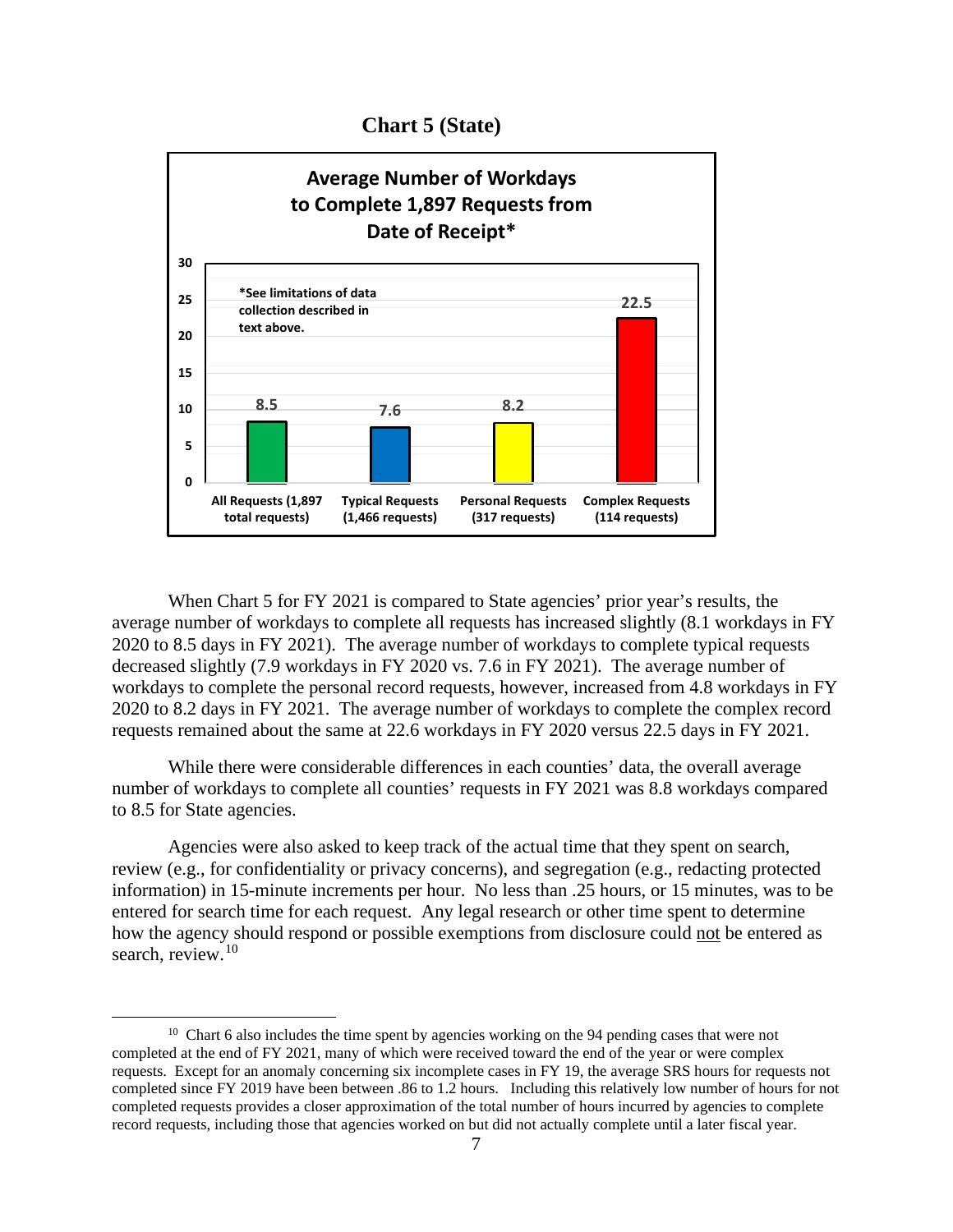**Chart 6 (State)**



The totals in Columns AT through BA of the Log show the number of SRS hours that State agencies worked to respond to 1,991 total record requests. (Chart 2) Based on those SRS hours, and excluding legal review hours, it took an average of .93 total SRS hours of work for each of the 1,991 record requests received in FY 2021, as shown in **Chart 7** and the explanatory table that follows. The 1,490 typical record requests each took an average of .82 SRS hours, and 357 personal record requests each took an average of .58 SRS hours of agency work. The 144 complex record requests each took an average of 2.84 SRS hours, which is more than three times longer than the typical request.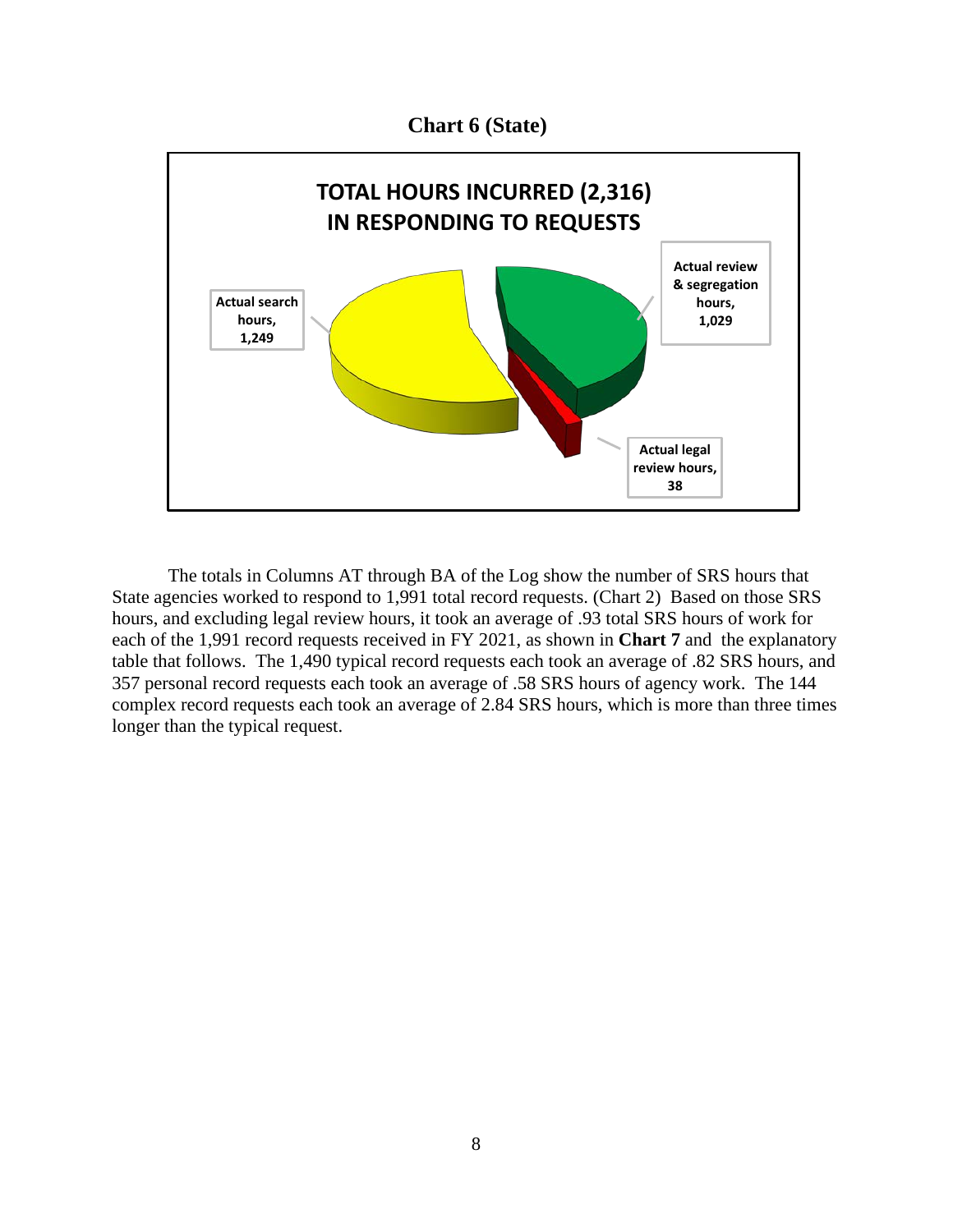**Chart 7 (State)**



| <b>Table 7</b>                                      |  |
|-----------------------------------------------------|--|
| <b>Average Number of Hours to Complete Requests</b> |  |

|                                   | <b>Search</b> | <b>Review &amp; Segregation</b> | <b>Total SRS hours</b> |
|-----------------------------------|---------------|---------------------------------|------------------------|
| <b>All requests</b>               | .59           | .34                             | .93                    |
| Noncomplex/<br><b>Nonpersonal</b> |               |                                 |                        |
| "Typical"                         | .56           | .26                             | .82                    |
| <b>Personal</b>                   | .35           | .23                             | .58                    |
| <b>Complex</b>                    | 1.50          | 1.34                            | 2.84                   |

When Chart 7 for FY 2021 is compared to the same State chart in FY 2020, the amount of SRS hours has decreased to complete all requests (.93 in FY 2021 vs. 1.54 hours in FY 2020) and to complete typical requests (.82 hours in FY 2021 vs. 1.10 hours in FY 2020). The time to complete complex requests also decreased from 8.84 hours in FY 2020 to 2.84 hours in FY 2021. The SRS hours to complete personal requests, however, slightly increased from .41 hours in FY 2020 to .58 hours in FY 2021.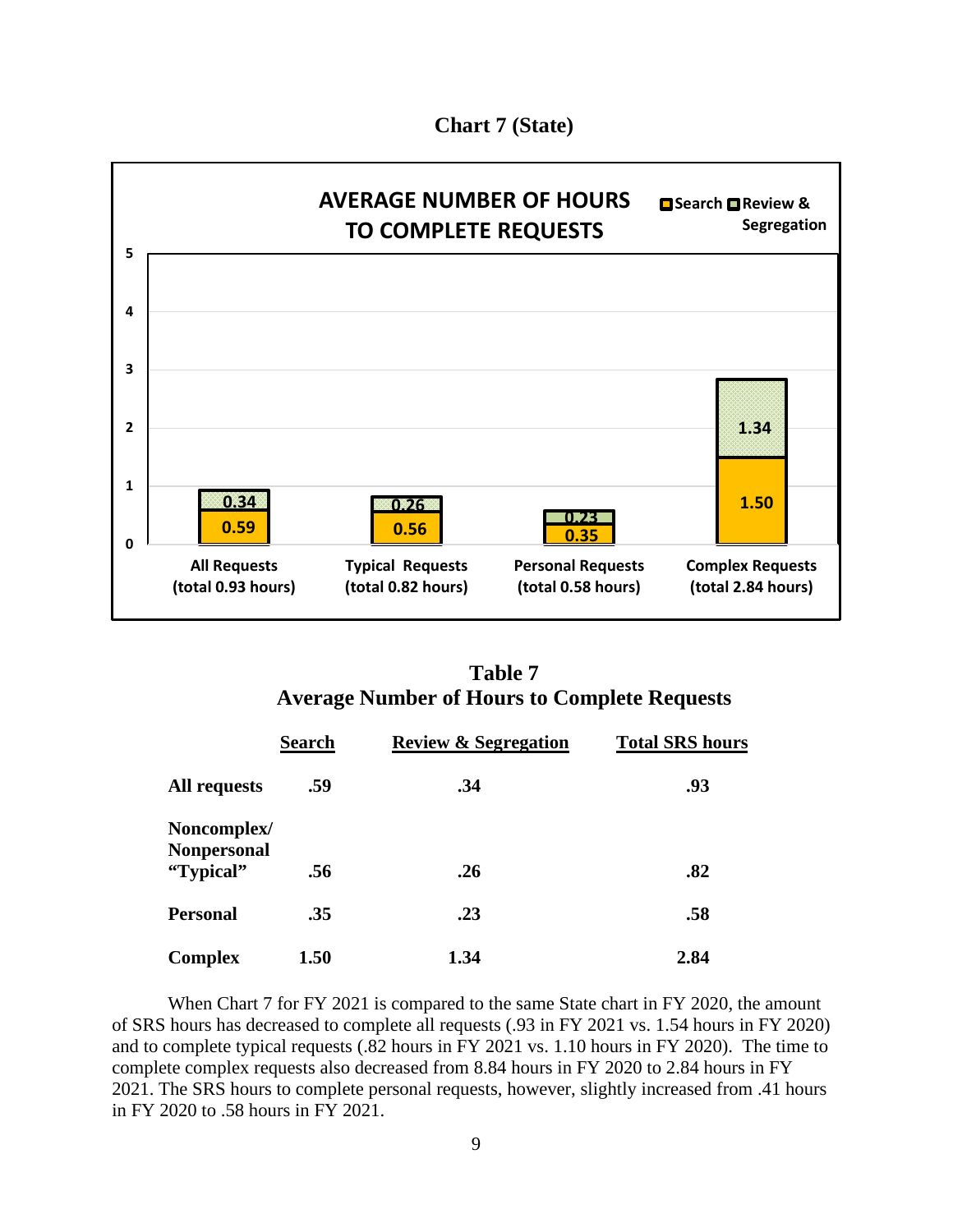When compared to the FY 2021 Chart 7 for the counties, the average number of hours to complete all types of requests is higher for the counties (1.32) than the State (.93). County agencies took longer than State agencies to complete the average typical request (1.17 vs. .82) and personal requests (1.28 vs. .58), while the time to complete complex record requests was about the same for both county (2.65) and State (2.84) agencies.

#### **How much did it cost to complete record requests?**

OIP's administrative rules, which were adopted in 1998, permit agencies to charge \$2.50 per 15 minutes, or fraction thereof, for search time (i.e., \$10 per hour) and \$5.00 per 15 minutes, or fraction thereof, for review and segregation time (i.e., \$20 per hour). Agencies are also allowed to recover their copying and delivery costs, which are governed by HRS § 92-21 and agency rules and are not set by OIP.

In order to get a better picture of the gross costs incurred by the government, agencies were asked to keep track of legal review time as well as additional response fees, such as special counsel's fees and court costs to defend lawsuits under the UIPA. These additional response fees, however, cannot be charged to the requester and they were excluded from the Log's automatic calculation of the amounts that the agencies could charge to the requester. Moreover, while agencies may incur copying or other costs for their own purposes in reviewing and segregating records, OIP's rules allow them to charge only for the copying and delivery of records actually provided to the requester. Finally, OIP's rules require that up to the first \$30 in SRS fees be waived for all requesters, and this waiver may be increased to \$60 (not \$30 plus \$60) for requests that are found by the agency to be in the public interest.

Thus, while the Log captured data about the gross fees and costs incurred by the agencies, it also calculated the net amounts, after waivers, that could be properly charged by the agencies. The agencies manually inputted into the Log the amounts that were actually paid by the requesters.

The visualizations and data on the following pages break down the fees and costs in various ways. After subtracting fee waivers, the net chargeable amounts of fees and costs that agencies could properly charge requesters is compared to the gross fees and costs that agencies incurred and the total fees and costs that requesters actually paid, as shown in the Chart 8A and the descriptive table that follows. In summary, the agencies incurred gross fees and costs of \$55,835 but could only charge \$18,206 for fees and costs allowed under OIP's rules, and they actually collected from requesters \$6,018 (11%).

Please note that the data in **Chart 8A** and the explanatory table on the next page include gross and net fees and costs for all 1,991 requests, even if they were not completed or charged to requesters. Moreover, the gross incurred SRS fees of \$55,835 (as shown in the left column of Chart 8A) do not include fees reported for legal review hours (38 hours) or SRS fees for personal records. If those nonchargeable amounts were included, and \$10,264 in gross copying and delivery costs were included, then the gross incurred fees and costs would be higher than the \$55,835 shown in the far left column of Chart 8A on the following page.

While agencies incurred fees and costs in all 1,991 cases whether or not they were completed or charged to requesters, the amounts actually paid by requesters in Charts 8A, 8B,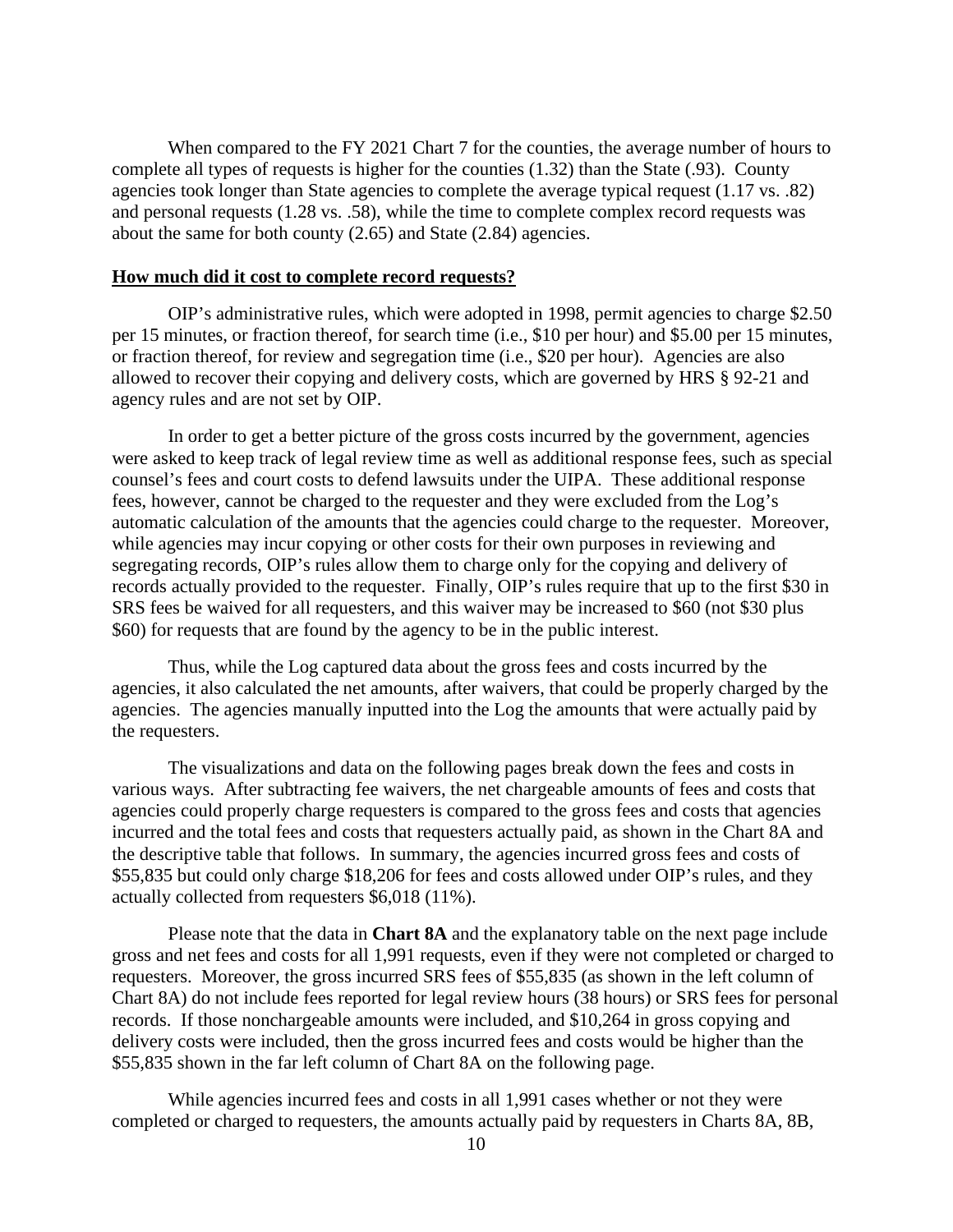and 8C are based only on the 1,897 completed requests (1,466 typical; 317 personal; 114 complex. See Chart 3A).

Chart 8A below visualizes the totals for all types of requests reported on the FY 2021 Master Log as follows:

\$55,835 in total gross fees and costs incurred for all 1,991 cases, consisting of \$45,719 in fees and \$10,116 in costs

\$18,206 in total net chargeable fees and costs in all 1,991 cases, consisting of \$8,810 in fees and \$9,396 in costs

\$6,018 in fees and costs actually paid in 1,897 completed cases.



# **Chart 8A (State)**

When compared to the prior year's data, State agencies incurred 8% less in gross fees and costs in FY 2021 (\$55,835) compared to FY 2020 (\$60,410). There was a 25% decrease in the amount of fees and costs actually paid by requesters to State agencies in FY 2021 (\$6,018) compared to FY 2020 (\$7,973).

Based on the data entered by the agencies, the Log automatically calculated the gross fees and costs incurred (Log Column AN) for the 144 complex record requests filed in FY 2021 (of which, 30 were still pending at the end of FY 2021) as well as the net amount that was properly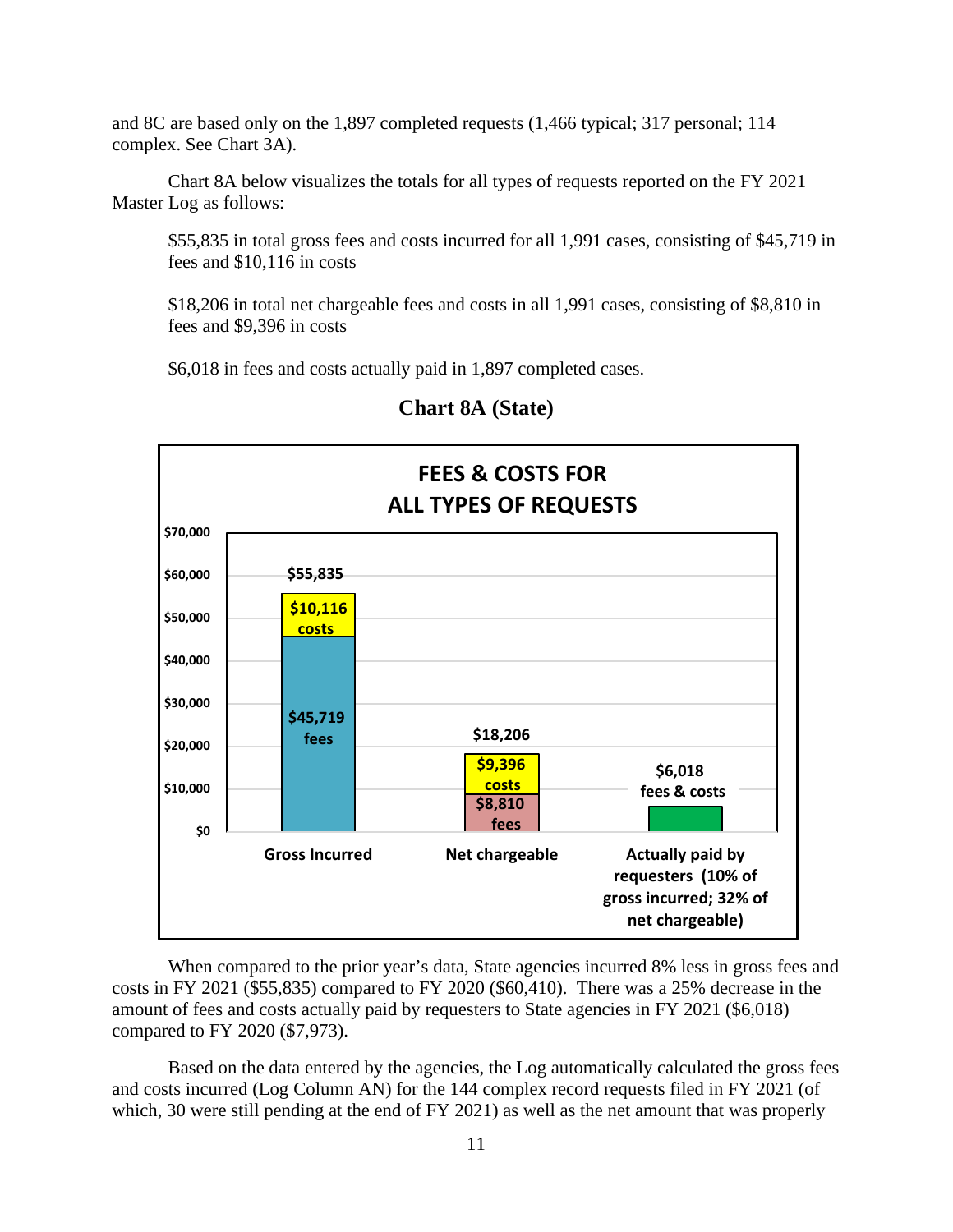chargeable (Log Column AM) to the 114 completed complex cases. **Chart 8B** below visualizes the totals for complex requests reported on the Log as follows:

\$7,981 gross fees and costs incurred in 144 complex cases \$5,292 net fees and costs chargeable in 144 complex cases \$1,675 actually paid in 114 completed complex cases.



**Chart 8B (State)**

Compared to the previous year, State agencies incurred 73% less in gross fees and costs for complex records in FY 2021 (\$7,981) than in FY 2020 (\$29,155). The amount actually paid for complex records was also lower in FY 2021 (\$1,675) than in FY 2020 (\$2,389).

Compared to the counties, State agencies are recovering a smaller percentage (20%) of gross incurred fees and costs than the counties, which recovered 46% of the \$12,018 gross fees and costs that they incurred in FY 2021.

The 114 complex cases, which were 6% of all State completed requests, consumed more than three times as many SRS hours as the typical request and accounted for 14% (\$7,981) of the total gross fees and costs incurred by State agencies (\$55,835). Of the total gross fees and costs incurred by State agencies, requesters for the 114 completed complex cases paid 3% (\$1,675).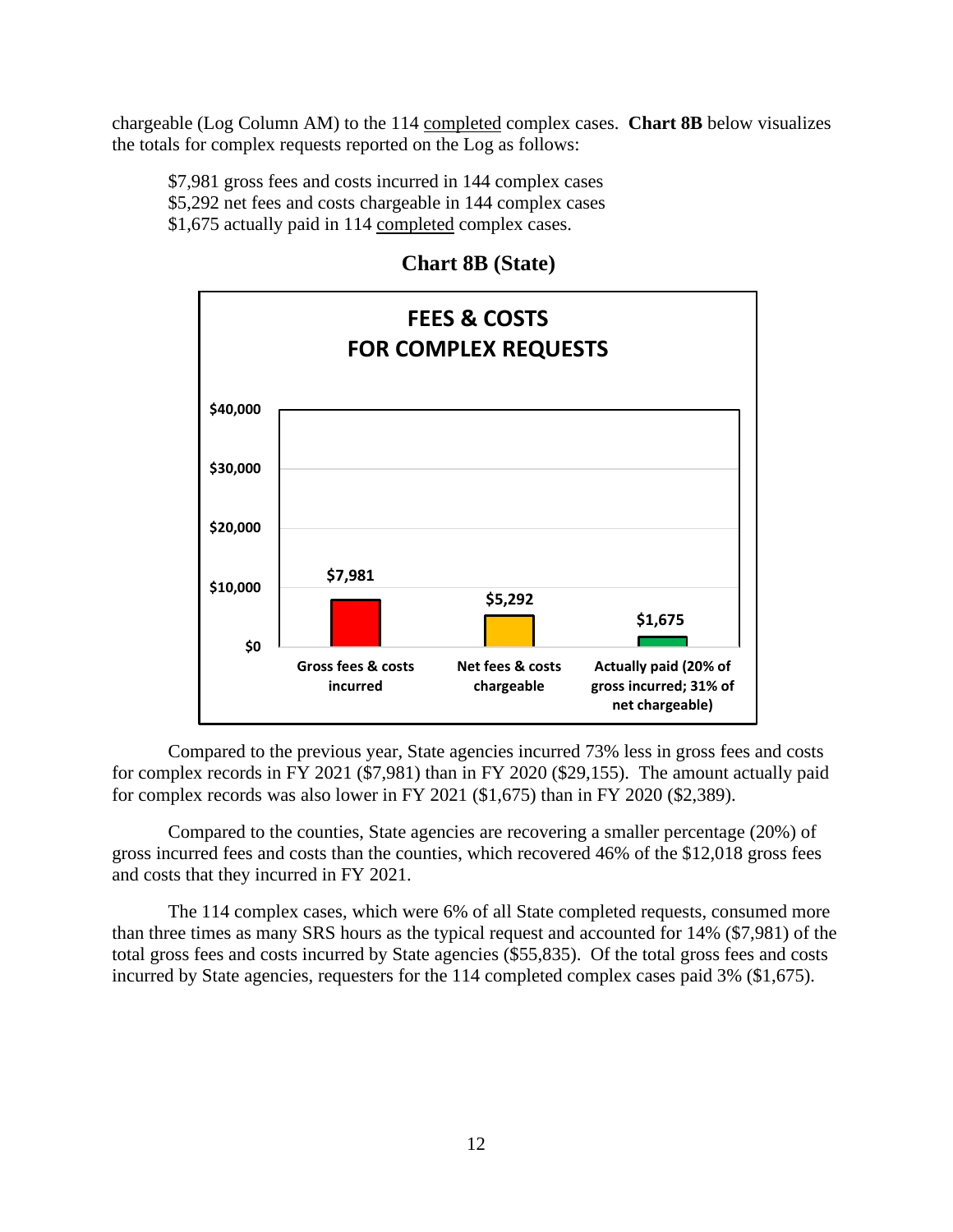By subtracting the totals shown for the complex requests in Chart 8B from their counterparts for all requests in Chart 8A, the bar graph in **Chart 8C** visualizes the totals for typical and personal record request cases as follows:

\$47,854 gross fees and costs incurred in 1,847 typical and personal cases \$12,914 net fees and costs chargeable in 1,847 typical and personal cases \$ 4,343 actually paid in 1,783 completed typical and personal cases.

Based on a total of 1,783 completed typical and personal record requests and \$4,343 as the total amount paid by those types of requesters, the average per request calculates to \$2.42 actually paid by typical and personal record requesters. This average is misleading, however, as 1,708 requesters paid nothing, as will be seen later in Charts 11 and 12.



 **Chart 8C (State)**

Compared to the prior year, State agencies incurred in gross fees and costs for typical and personal record requests 53% more in FY 2021 (\$47,854) than in FY 2020 (\$31,255). The amounts actually paid by the requesters was 22% less in FY 2021 (\$4,343) versus FY 2020 (\$5,584). Compared to the counties in FY 2021, the State agencies are recovering only 9% of gross fees and costs compared to the counties' 82% recovery.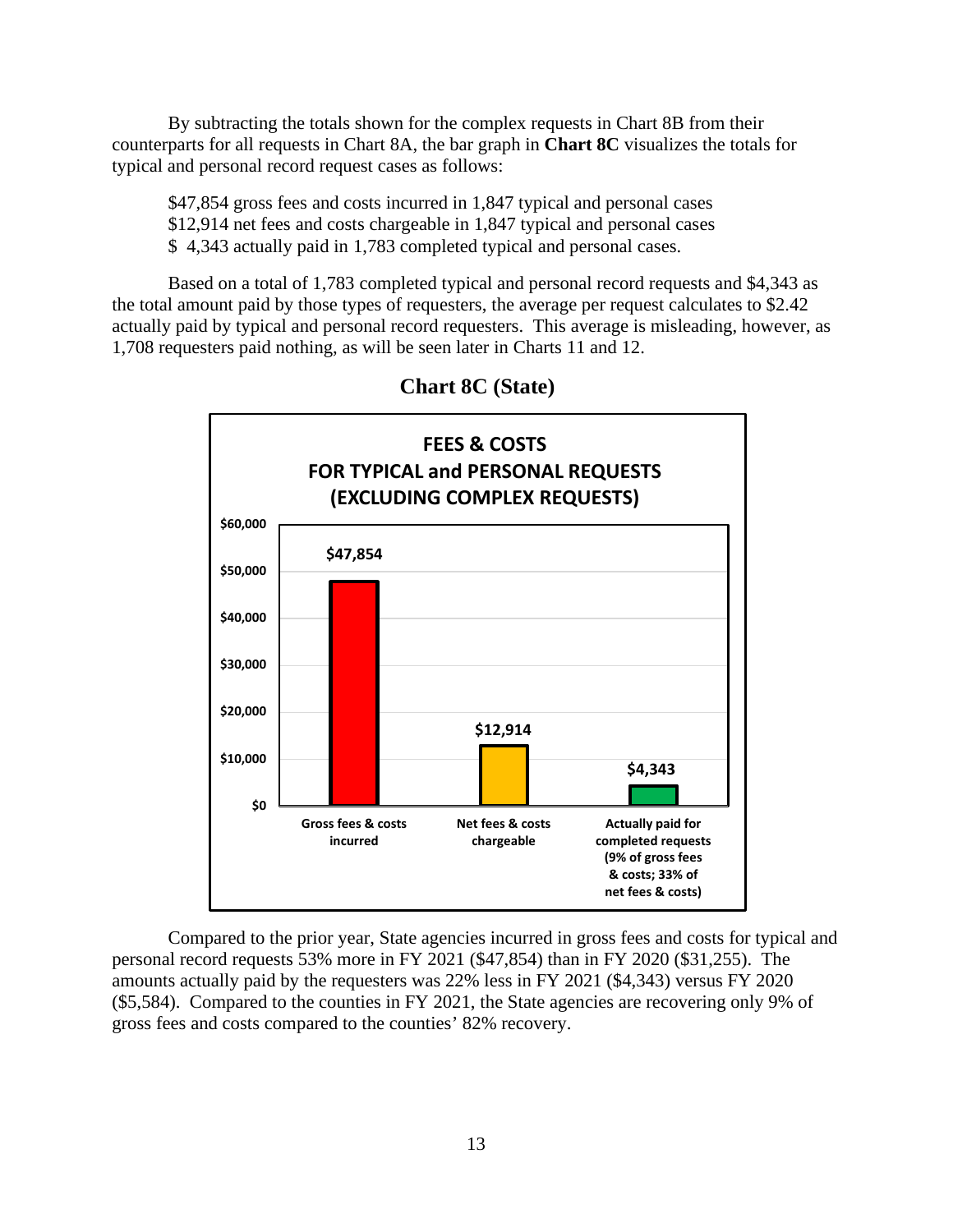The difference between the net amounts that agencies can charge versus the actual amounts paid by requesters may be explained in large part by the fee waivers that agencies must grant under OIP rules. Up to \$30 in SRS fees are waived in most cases; up to \$60 in SRS fees may be waived if the request meets the public interest requirements.<sup>[11](#page-13-0)</sup> Note that no refunds are given to requesters whose SRS fees are less than the waiver amounts.

There were no fee waivers in 767 completed cases, which may be partially explained by the following reasons. No fees, and thus no waivers, are allowed for personal record requests, which totaled 317 in FY 2021. Moreover, waivers are only entered when SRS fees are entered, so there would generally be no waivers in most of the 547 cases where requests were denied, abandoned, or withdrawn, or when the agency was unable to respond. (See Chart 4) Also, fee waivers are automatically entered by the Log when the agency enters SRS hours, but not when only costs, and no SRS hours, are entered.

Using 1,897 as the total number of completed cases, **Chart 9** below shows that the State agencies reported granting \$30 fee waivers for 1,075 requests (57%) and \$60 fee waivers for 55 requests (3%). In 2021, no fee waivers were reported in 40% of the cases compared to 49% in FY 2020. As for the counties, no fee waivers were reported in 54% of FY 2021 cases.



# **Chart 9 (State)**

<span id="page-13-0"></span><sup>&</sup>lt;sup>11</sup> In FY 2016, the Log form was changed to automatically enter fee waivers whenever SRS fees were entered (except for personal record requests where no fees could be charged).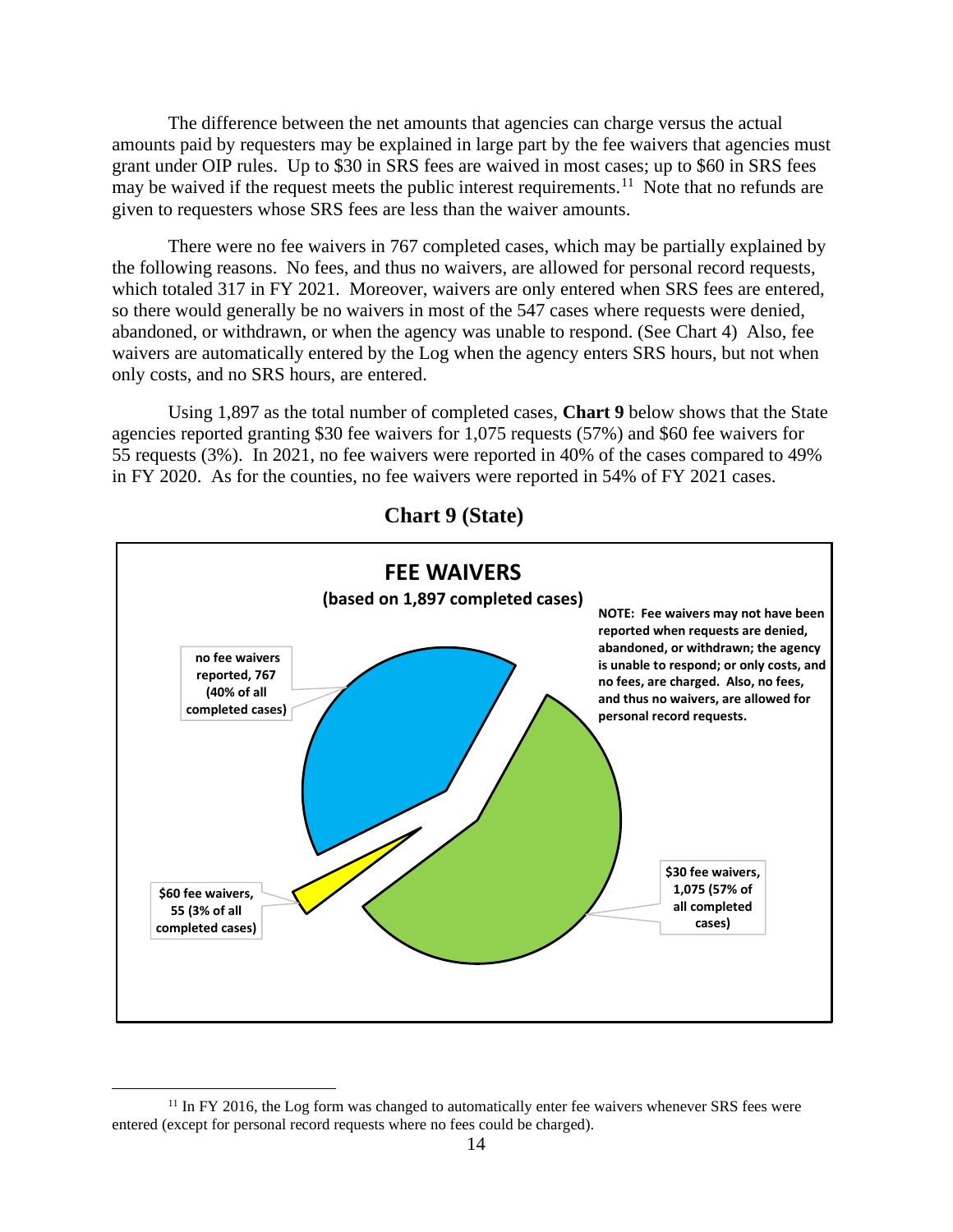By reviewing each State agency's Log, OIP compiled the data found in **Table 10**, which is attached at the end of this report. Based on 1,897 total completed requests, a total of \$6,018 was paid by requesters for fees and costs per Table 10.

Based on the data compiled in Table 10 for 1,897 completed requests, **Chart 11** below shows that 1,708 requesters (90.0%) paid nothing; 90 requesters (4.7%) paid \$1 to \$4.99 per request; 70 requesters (3.7%) paid \$5 to \$49.99; 13 requesters (0.6%) paid \$50 to 99.99; 14 requesters (0.7%) paid \$100 to \$499.99; and 2 requesters (0.1%) paid \$500 to \$999.99 in fees and costs. Of the 34 requesters who paid \$50 or more, at least 18 requesters (53%) in the attached Table 10 Supplement: Summary of Fees & Costs Paid by Requesters were reported by State agencies as representing attorneys, media, or for-profit or nonprofit organizations.

Compared to the prior year, about the same percentage in FY 2021 (90.0%) paid no fees and costs than in FY 2020 (89.7%).In comparison, 84.3% of the county requesters in FY 2021 paid no fees and costs.



**Chart 11 (State)**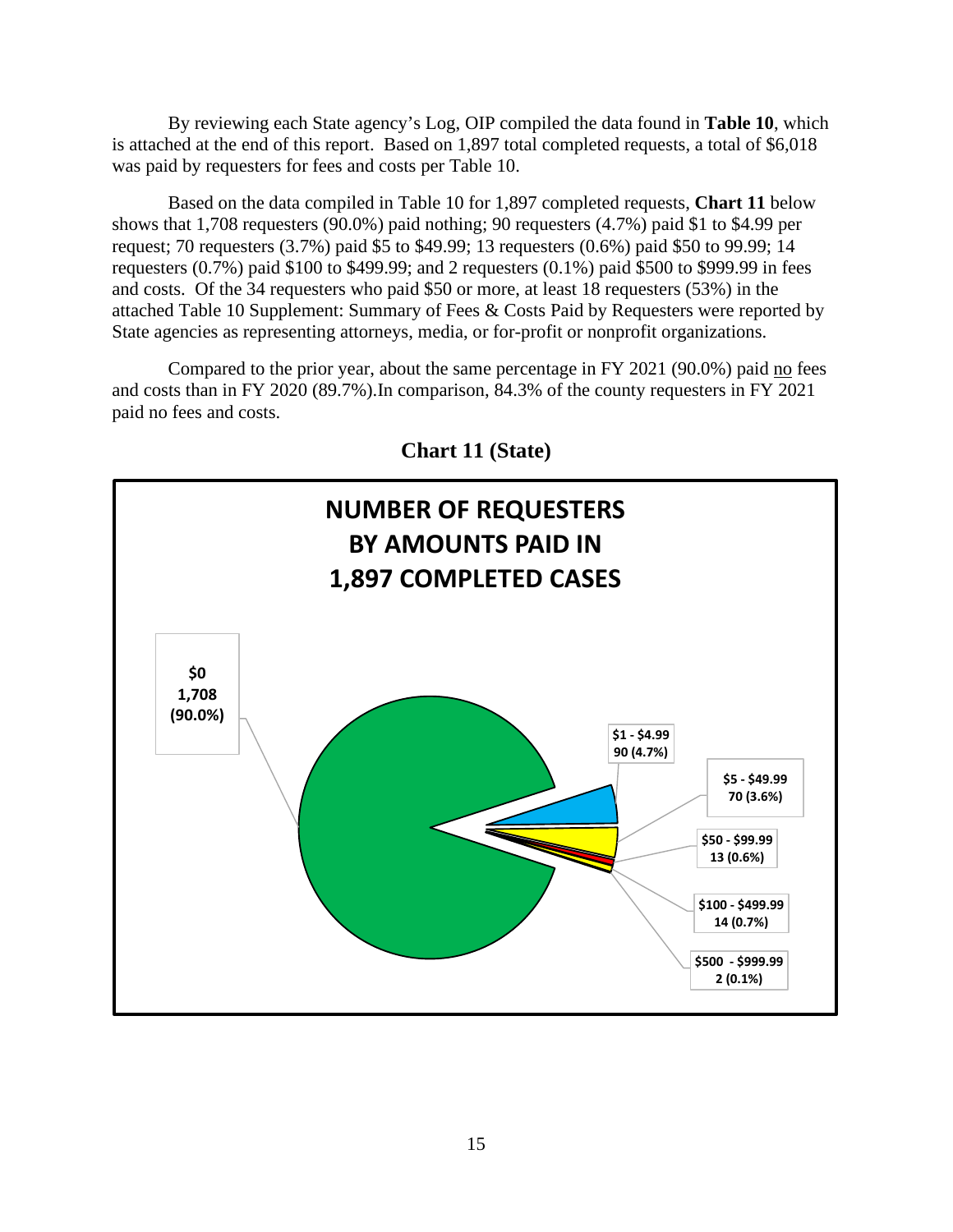Again using Table 10's data, **Chart 12** below shows the breakdown of the \$6,018 in fees and costs paid in 1,897 completed cases. As Chart 12 shows, 1,708 requesters (90% of completed requests) paid nothing, and 189 requesters (10% of 1,897 requesters) paid a total of \$6,018. Of the 189 requesters that paid any amount, 90 requesters (47% of 260 paying requesters) paid less than \$5, for a total of \$136.10 or average of \$1.51 per request. Another 70 requesters (37% of paying requesters) paid between \$5 and \$49.99, for a total of \$1,164.60 or average of \$16.63.

Thirteen requesters (7% of paying requesters) paid between \$50 and \$99.99, for a total of \$881.95 or an average of \$67.84. Fourteen requesters (5% of paying requesters) paid between \$100 and \$499.99, for a total of \$2,457.01 or an average of \$175.50. Two requesters (1% of paying requesters) paid between \$500 and \$999.99, for a total of \$1,379.25 or an average of \$689.62. No requester paid \$1,000 or more in fees and costs for a State request in FY 2020 or 2021, or for a county request in FY 2021 .



**Chart 12 (State)**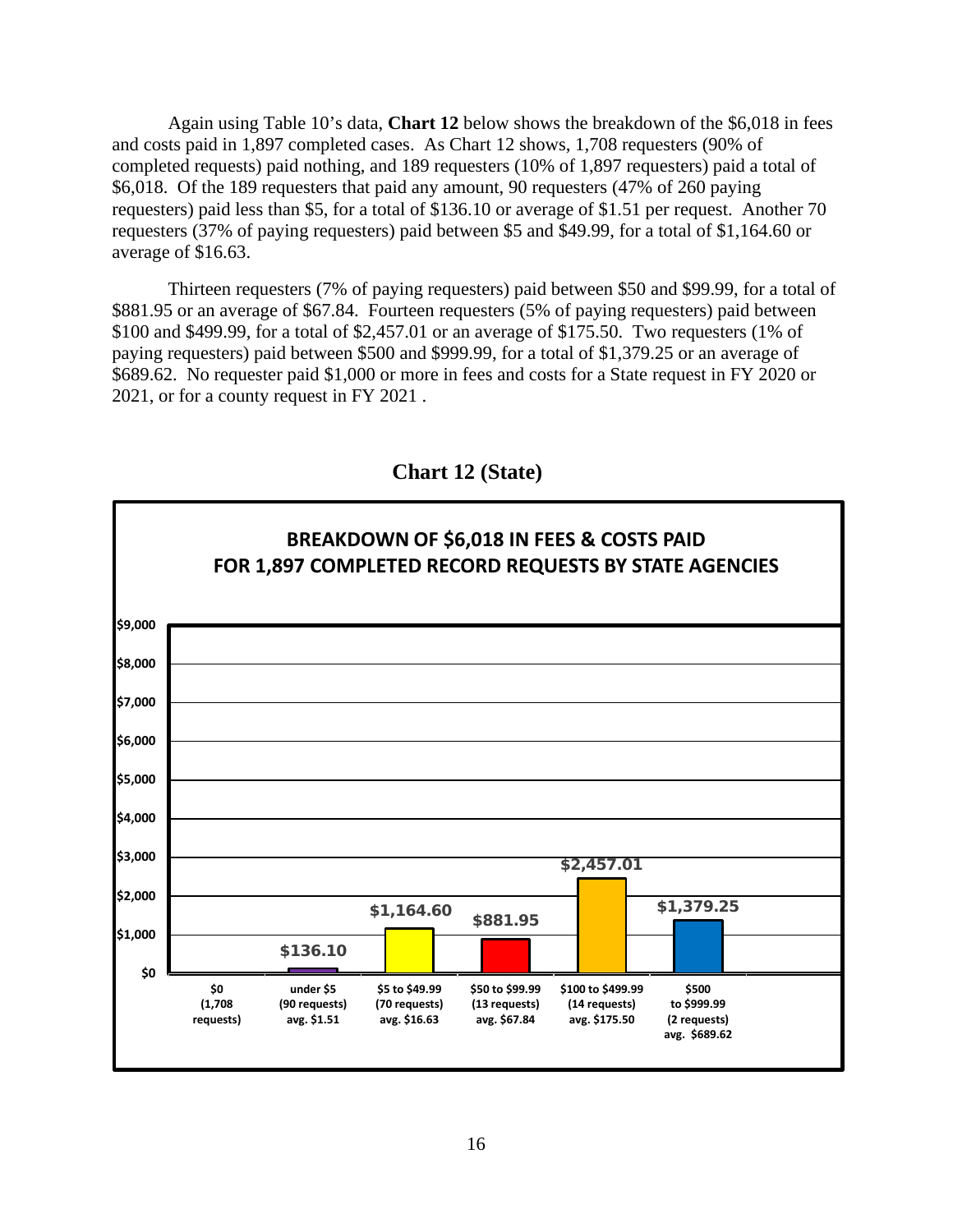#### **STATE AGENCIES' SUMMARY**

In closing, OIP would like to thank the State agencies that participated in recording their Log data and providing this information to OIP. OIP appreciates the agencies' cooperation in providing Log data that has been very helpful in understanding how the UIPA is working in Hawaii to provide public access to records maintained by the State government. The State data can now be compared to the counties' and prior years' State data, which was summarized in OIP's other reports found on the [Reports page at oip.hawaii.gov.](http://oip.hawaii.gov/uipa-record-request-log-reports/)

In brief, the FY 2021 data from 209 State agencies, typical record requests comprised 75% of all requests (Chart 2), were granted in whole or in part 78% of the time (Chart 4), and were completed in 7.6 work days on average (without subtracting the extra day generally added by the Log's calculations; Chart 5). Of all State requests, 95% were completed in FY 2021 (Chart 3B), and 90% of the completed requests paid nothing in fees and costs (Chart 11).

The Log tracks only the formal UIPA record requests made to agencies. In FY 2021, State agencies reported 1,991 formal UIPA record requests (Chart 1), which is 373 (15.8%) less than reported in FY 2020 (2,364). The formal requests can be broken down into 144 (7%) complex record requests, 357 (18%) personal record requests, and 1,490 (75%) "typical" requests (Chart 2).

State agencies completed 1,897 requests, or 95% of the 1,991 requests received in FY 2021. (Chart 3B) Of the completed requests, 70% were granted in full, 9% were granted or denied in part, 6% were denied in full, the agency was unable to respond in 17%, and the requester withdrew in 1% and abandoned the request in 4% of the State cases. (Chart 4). While the number of completed requests was lower in FY 2021 (1,897) than in FY 2020 (2,228), the percentage of completion remained close (95.3% vs. 94.2%). Some differences occurred in how cases were resolved: a higher percentage of cases were partially granted or denied (9% vs. 6%) or were denied in full (6% vs. 3%) in FY 2021 compared to FY 2020.

The following chart compares how cases were resolved by the State and counties in FY 2020 compared to FY 2021.

| <b>How Resolved</b>               | <b>FY20</b><br><b>State</b> | <b>FY21</b><br><b>State</b> | <b>FY20</b><br>Counties | <b>FY21</b><br>Counties |
|-----------------------------------|-----------------------------|-----------------------------|-------------------------|-------------------------|
|                                   |                             |                             |                         |                         |
| Granted in full                   | 71%                         | 70%                         | 75%                     | 62%                     |
| Partially granted/denied          | 6%                          | 9%                          | 8%                      | 18%                     |
| Denied in full                    | 3%                          | 6%                          | 3%                      | 5%                      |
| Agency unable to respond          | 15%                         | 17%                         | 8%                      | 8%                      |
| Requester withdrew                | 1%                          | 1%                          | 2%                      | 2%                      |
| Requester abandoned/failed to pay | 4%                          | 4%                          | 4%                      | 5%                      |

The average number of workdays to respond to all types of completed requests—8.5 workdays—was slightly higher than in FY 2020 (8.1 days). (Chart 5) When broken down by type of requests, the average days to complete the typical request was 7.6 days (compared to 7.9 days in FY 2020); personal requests averaged 8.2 days (compared to 4.8 days in FY 2020); and complex requests averaged 22.5 days (compared to 22.6 days in FY 2020).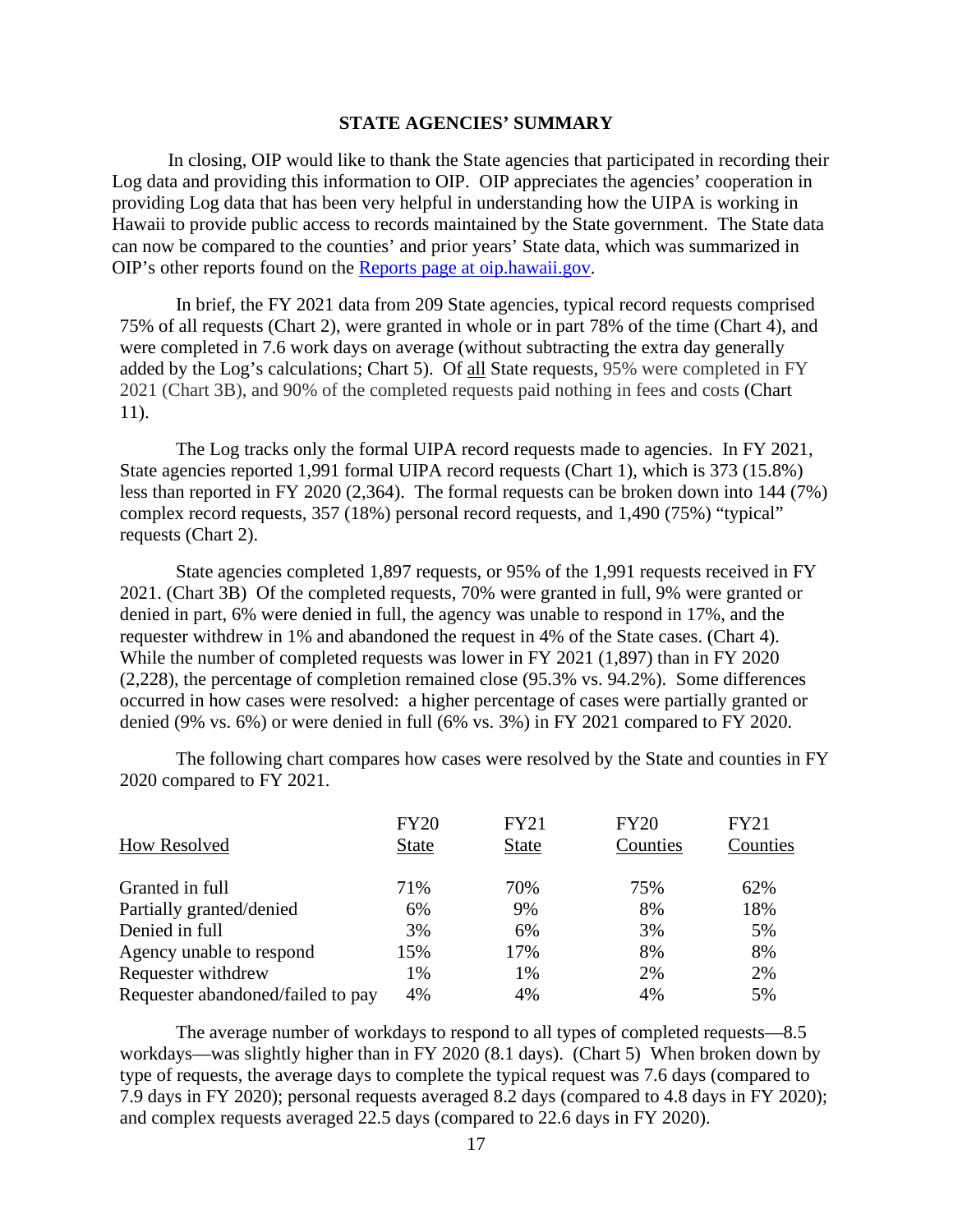In terms of average hours worked per request, State agencies reported a total of 2,316 hours to respond to all types of requests, which includes nonchargeable time for legal review and the 94 requests that were not completed in FY 2021. (Chart 6) When broken down into chargeable search, review, and segregation hours for both completed and pending cases, State agencies worked an average of 0.82 hours for a typical request (compared to 1.10 hours in FY 2020), 0.58 hours for a personal record request (compared to 0.41 hours in FY 2020), and 2.84 hours for a complex request (compared to 8.84 hours in FY 2020). (Chart 7) The State agencies' overall average (0.93 hours) is less than the county agencies' overall average of 1.32 hours to complete all types of requests in FY 2021.

For FY 2021, State agencies incurred \$55,835 in gross fees and costs (excluding legal review hours, personal record fees, and additional response fee estimates) to respond to all requests, of which only \$6,018 (11%) was actually paid by requesters. (Chart 8A) In comparison, in FY 2020 State agencies incurred more in gross fees and costs (\$60,410) and more was paid by requesters (\$7,973, or 13%). For FY 2021, the counties recovered from paying requesters a higher percentage (44%) of their total gross fees and costs (\$34,455) than State agencies recovered (10%).

Although the 144 complex requests in FY 2021 comprised only 7% of all requests, they consumed more than three times as many SRS hours of agency time compared to the typical request. Complex requests disproportionately accounted for \$7,981 (14%) of the gross fees and costs incurred by State agencies (\$55,835), of which only \$1,675 (3%) was actually paid by those requesters. (Charts 2, 7, 8A and 8B) Requesters for the 114 completed complex record requests paid \$1,675 (27%) of the \$6,018 total amount recovered from all requesters. (Charts 3A, 8A and 8B) In comparison, the 172 complex record requests to county agencies constituted 9% of all completed requests, took twice as many SRS hours to complete than typical requests, accounted for 35% of the gross fees and costs incurred by county agencies, and complex record requesters paid 16.4% of the gross fees and costs incurred in FY 2021.

Fee waivers were granted by State agencies in 60% of 1,897 completed cases, compared to 46% by county agencies. (Chart 9) The majority (1,075, or 57%) of completed requests were granted \$30 fee waivers, while 55 requests (3%) were allowed the \$60 public interest fee waivers. The 767 cases in which no fee waivers were reported could be explained in part by cases that were denied (114), withdrawn (21), or abandoned (84); for which the agency was unable to respond (328); concerned personal records (472) for which no fees may be charged; or where only costs, and no fees, were charged. (Charts 3A, 4, and 9)

In the 1,897 completed State cases, 1,708 (90%) requesters paid nothing, similar to the 88.3% in FY 2020 that paid nothing, and compared to the 84% of county requesters that paid nothing in FY 2021. In FY 2021, only 189 (10%) State requesters paid any amount for fees or costs. (Chart 11; Table 10) Of the 189 requesters that paid any amount, 90 (47% of paying requesters) paid less than \$5, and 70 (37%) paid between \$5 and \$49.99 for their requests. (Charts 11 and 12; Table 10) Only 29 requesters (15% of all paying requesters) paid \$50 or more per request, of whom at least 18 (62%) requesters were reported by the agencies as representing law firms, media, commercial, or other for-profit or non-profit entities. (Table 10 Supplement)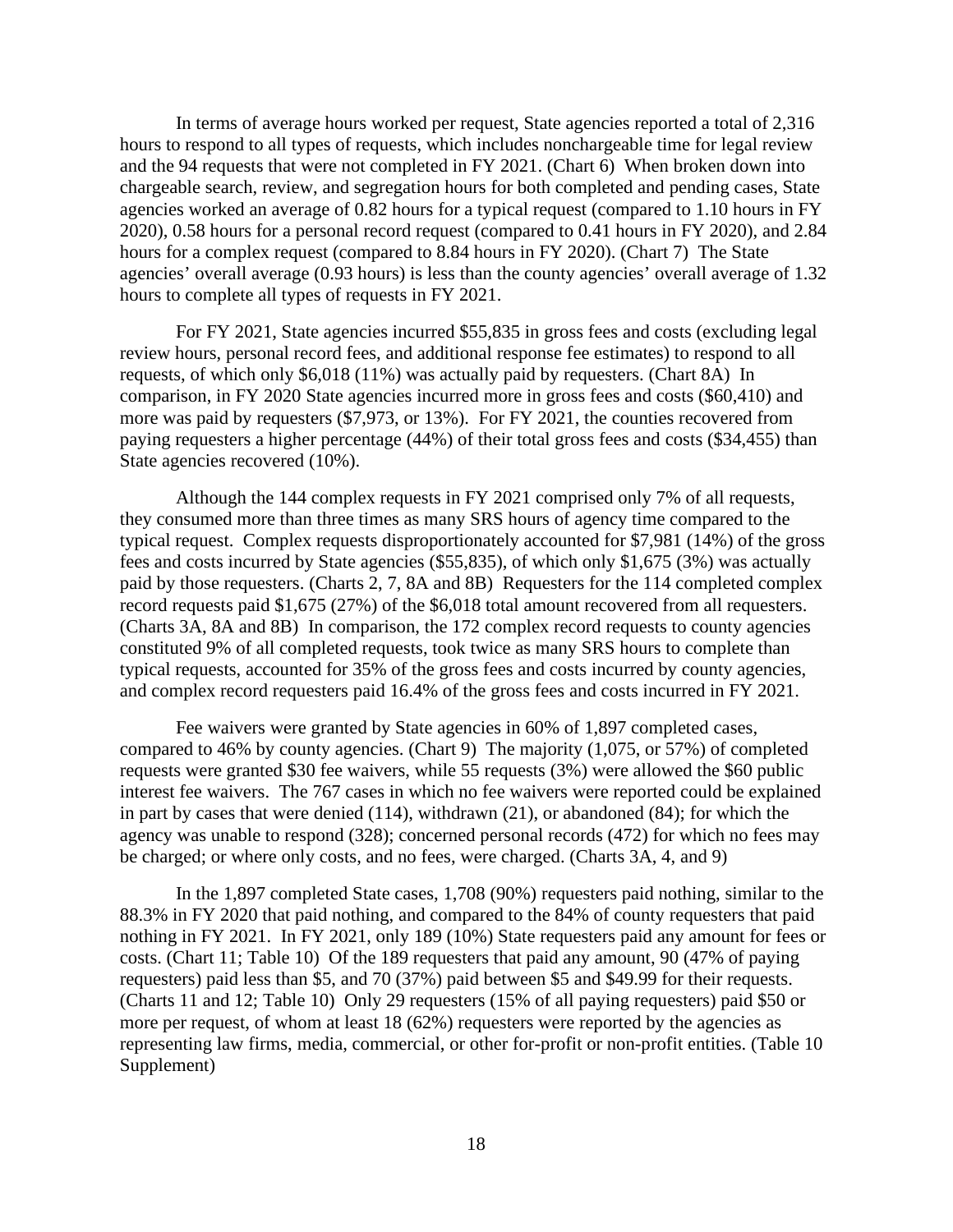No State or county requester paid \$1,000 or more for their requests completed in FY 2021. As in years past, it appears that most fees and costs are being paid by for-profit entities, and not by individual requesters, for either State or county UIPA record requests.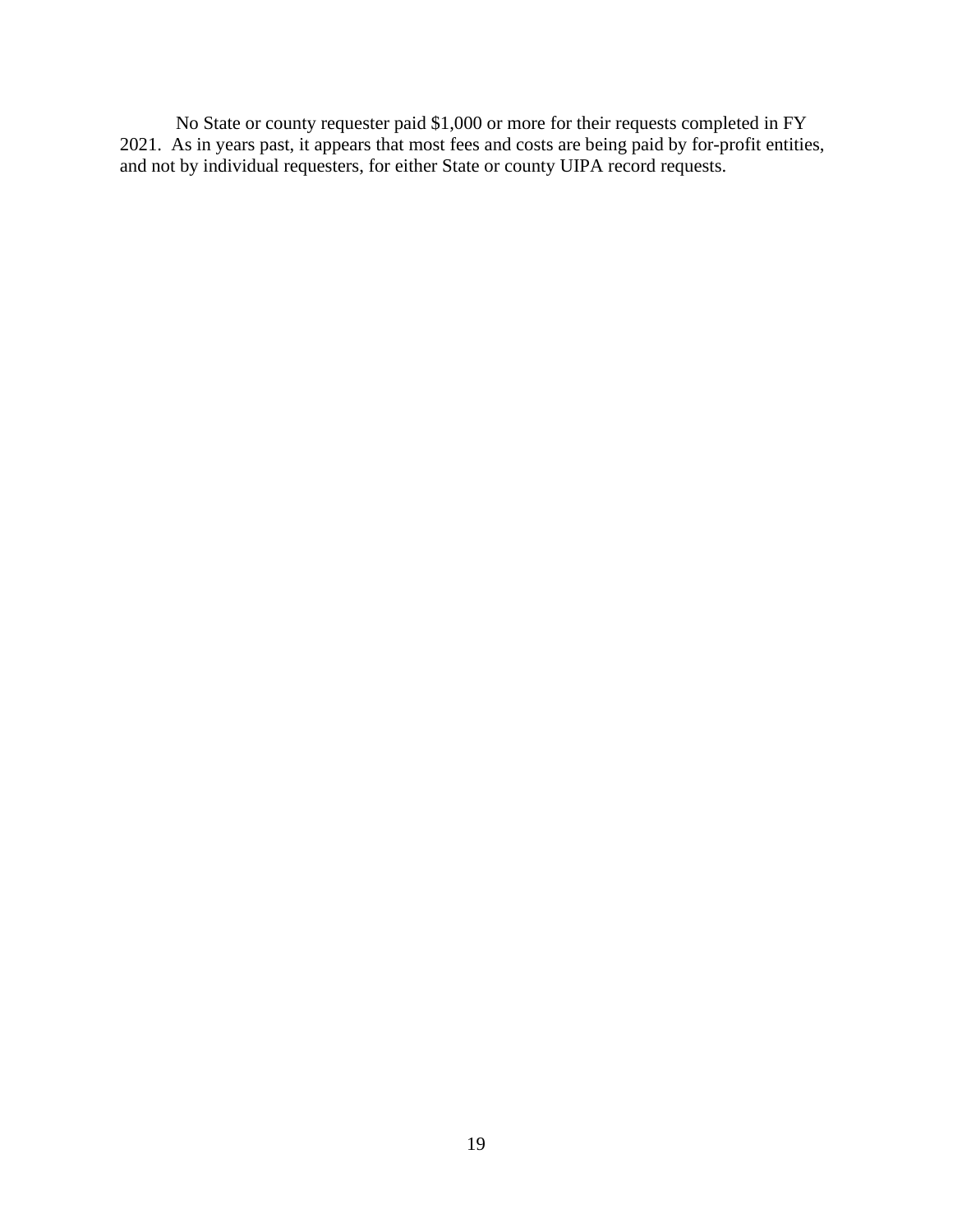# **TABLE 10: FY 2021 FEES & COSTS COLLECTED (by agency for completed requests)**

| <b>DEPT</b>    | <b>DIVISION/AGENCY</b>           | PERSONAL     |                     | COLLECTED<br><b>AMOUNT</b> | <b>COMPLEX</b> |                     | COLLECTED<br>AMOUNT      | <b>TYPICAL</b> |              | AMOUNT<br>COLLECTED      | \$0                     | <b>Under</b><br>\$5 | Amt     | $$5$ to<br>\$49.99 | Amt      | \$50 to      | \$100 to   \$500 to<br>\$99.99   \$499.99   \$999.99 | \$1,000 &<br>over |
|----------------|----------------------------------|--------------|---------------------|----------------------------|----------------|---------------------|--------------------------|----------------|--------------|--------------------------|-------------------------|---------------------|---------|--------------------|----------|--------------|------------------------------------------------------|-------------------|
| <b>AG</b>      | <b>ATTORNEY GENERAL</b>          |              | $2 \mid 5$          | $\overline{\phantom{a}}$   |                | $0 \mid \xi$        |                          | $30 \mid 5$    |              | $\overline{\phantom{a}}$ | 32                      |                     |         |                    |          |              |                                                      |                   |
| <b>B&amp;F</b> | <b>EMPLOYEES RETIRE SYS</b>      |              | $0 \mid \xi$        | $\blacksquare$             | 22             | -\$                 | 217.50                   |                | $0 \mid \xi$ | $\blacksquare$           | $2^{\circ}$             | 11                  | \$15.45 | 8                  | \$143.65 | $\mathbf{1}$ |                                                      |                   |
| <b>B&amp;F</b> | <b>TREASURY MGMT</b>             |              | $0 \mid \xi$        | $\blacksquare$             |                | $0 \mid 5$          | $\overline{\phantom{0}}$ |                | $1\vert \xi$ | 20.00                    |                         |                     |         | $\mathbf{1}$       | \$20.00  |              |                                                      |                   |
| <b>B&amp;F</b> | <b>DIRECTOR</b>                  |              | $0 \mid \xi$        | $\sim$                     |                | $0 \mid \xi$        | $\blacksquare$           |                | $7 \mid 5$   | $\blacksquare$           | $\overline{\mathbf{z}}$ |                     |         |                    |          |              |                                                      |                   |
| <b>B&amp;F</b> | <b>BUDGET, PRO PLN &amp; MGT</b> |              | $0 \mid 5$          | $\sim$                     |                | $\ddot{\bm{\zeta}}$ | $\sim$                   |                | $0 \mid \xi$ | $\blacksquare$           | 1                       |                     |         |                    |          |              |                                                      |                   |
| <b>B&amp;F</b> | <b>FEDERAL AWARDS MGT</b>        |              | $0 \mid \xi$        | $\blacksquare$             |                | $0 \mid \xi$        | $\overline{\phantom{a}}$ |                | $0 \mid \xi$ | $\overline{\phantom{a}}$ |                         |                     |         |                    |          |              |                                                      |                   |
| <b>B&amp;F</b> | <b>PUBLIC DEFENDER</b>           |              | $0 \mid \xi$        | $\blacksquare$             |                | $2 \mid 5$          | $\blacksquare$           |                | $0 \mid \xi$ | $\blacksquare$           | $\overline{2}$          |                     |         |                    |          |              |                                                      |                   |
| <b>B&amp;F</b> | <b>EMP-UNION TRUST FUND</b>      |              | $0 \mid \xi$        | $\overline{\phantom{a}}$   |                | $0 \mid 5$          | $\overline{\phantom{a}}$ |                | $3 \mid \xi$ | $\overline{\phantom{a}}$ | 3                       |                     |         |                    |          |              |                                                      |                   |
| <b>B&amp;F</b> | <b>UNCLAIMED PROPERTY</b>        |              | $0 \mid \xi$        | $\overline{\phantom{a}}$   |                | $0 \mid \xi$        | $\blacksquare$           | $11 \mid 5$    |              | $\overline{\phantom{a}}$ | 11                      |                     |         |                    |          |              |                                                      |                   |
| <b>DAGS</b>    | <b>SYSTEMS &amp; PROCEDURES</b>  |              | $0 \mid \xi$        | $\overline{\phantom{a}}$   |                | $0 \mid 5$          | $\blacksquare$           |                | $0$ \$       | $\blacksquare$           |                         |                     |         |                    |          |              |                                                      |                   |
| <b>DAGS</b>    | <b>PUBLIC WORKS</b>              |              | $0 \mid \xi$        | $\overline{\phantom{a}}$   |                | $0 \mid \xi$        | $\overline{\phantom{0}}$ |                | $5$ \$       | $\overline{\phantom{a}}$ | 5                       |                     |         |                    |          |              |                                                      |                   |
| <b>DAGS</b>    | <b>STATE PROCUREMENT</b>         | $\mathbf{1}$ | $\ddot{\bm{\zeta}}$ | $\blacksquare$             |                | $0 \mid \xi$        | $\blacksquare$           |                | $6$ \$       | $\overline{\phantom{a}}$ | $\overline{\mathbf{z}}$ |                     |         |                    |          |              |                                                      |                   |
| <b>DAGS</b>    | <b>RISK MANAGEMENT</b>           |              | $0 \mid \xi$        | $\blacksquare$             |                | $0 \mid 5$          | $\overline{\phantom{a}}$ |                | $1\vert \xi$ | $\blacksquare$           | $\mathbf{1}$            |                     |         |                    |          |              |                                                      |                   |
| <b>DAGS</b>    | <b>ETS</b>                       |              | $0 \mid \xi$        | $\sim$                     |                | $0 \mid \xi$        | $\blacksquare$           |                | $0 \mid \xi$ | $\blacksquare$           |                         |                     |         |                    |          |              |                                                      |                   |
| <b>DAGS</b>    | <b>ELECTIONS</b>                 |              | $0 \mid \xi$        | $\blacksquare$             |                | $0 \mid 5$          | $\blacksquare$           |                | $2 \mid 5$   | $\blacksquare$           | $\mathbf{2}$            |                     |         |                    |          |              |                                                      |                   |
| <b>DAGS</b>    | <b>STADIUM AUTHORITY</b>         |              | $0 \mid \xi$        | $\sim$                     |                | $0 \mid 5$          | $\overline{\phantom{0}}$ |                | $4 \mid 5$   | $\blacksquare$           | 4                       |                     |         |                    |          |              |                                                      |                   |
| <b>DAGS</b>    | <b>CAMPAIGN SPENDING</b>         |              | $0 \mid \xi$        | $\blacksquare$             |                | $0 \mid \xi$        | $\sim$                   |                | $3 \mid \xi$ | $\blacksquare$           | 3                       |                     |         |                    |          |              |                                                      |                   |
| <b>DAGS</b>    | <b>CENTRAL SERVICES</b>          |              | $0 \mid \xi$        | $\blacksquare$             |                | $0 \mid 5$          | $\blacksquare$           |                | $0 \mid \xi$ | $\overline{\phantom{a}}$ |                         |                     |         |                    |          |              |                                                      |                   |
| <b>DAGS</b>    | <b>PRE AUDIT</b>                 |              | $0 \mid \xi$        | $\overline{\phantom{a}}$   |                | $0 \mid \xi$        | $\blacksquare$           |                | $4 \mid \xi$ | $\overline{\phantom{a}}$ | 4                       |                     |         |                    |          |              |                                                      |                   |
| <b>DAGS</b>    | <b>MAUI DISTRICT OFC</b>         |              | $0 \mid \xi$        | $\overline{\phantom{a}}$   |                | $0 \mid 5$          | $\blacksquare$           |                | $3$ \$       | $\overline{\phantom{a}}$ | 3                       |                     |         |                    |          |              |                                                      |                   |
| <b>DAGS</b>    | <b>UNIFORM ACCOUNTING</b>        |              | $0 \mid \xi$        | $\blacksquare$             |                | $0 \mid 5$          | $\overline{\phantom{a}}$ | $41 \mid 5$    |              | $\blacksquare$           | 41                      |                     |         |                    |          |              |                                                      |                   |
| <b>DAGS</b>    | <b>ARCHIVES</b>                  |              | $0 \mid \xi$        | $\blacksquare$             |                | $0 \mid \xi$        |                          |                | $0 \mid \xi$ | $\blacksquare$           |                         |                     |         |                    |          |              |                                                      |                   |
| <b>DAGS</b>    | <b>CULTURE &amp; THE ARTS</b>    |              | $0 \mid \xi$        | $\blacksquare$             |                | $0 \mid \xi$        | $\blacksquare$           |                | $0$ \$       | $\blacksquare$           |                         |                     |         |                    |          |              |                                                      |                   |
| <b>DAGS</b>    | OIP                              |              | $2 \mid \xi$        | $\sim$                     |                | $2 \mid 5$          | 15.00                    |                | $9 \mid \xi$ | 37.50                    | 11                      |                     |         | $\overline{2}$     | \$52.50  |              |                                                      |                   |
| <b>DAGS</b>    | <b>HAWAII DISTRICT OFC</b>       |              | $0 \mid \xi$        | $\sim$                     |                | $0 \mid 5$          | $\sim$                   |                | $0 \mid \xi$ | $\overline{\phantom{a}}$ |                         |                     |         |                    |          |              |                                                      |                   |
| <b>DAGS</b>    | <b>AUDIT</b>                     |              | $0 \mid \xi$        | $\sim$                     |                | $0 \mid \xi$        | $\sim$                   |                | $0 \mid \xi$ | $\sim$                   |                         |                     |         |                    |          |              |                                                      |                   |
| <b>DAGS</b>    | <b>LAND SURVEY</b>               |              | $0 \mid \xi$        | $\blacksquare$             |                | $0 \mid \xi$        | $\blacksquare$           |                | $0 \mid \xi$ | $\blacksquare$           |                         |                     |         |                    |          |              |                                                      |                   |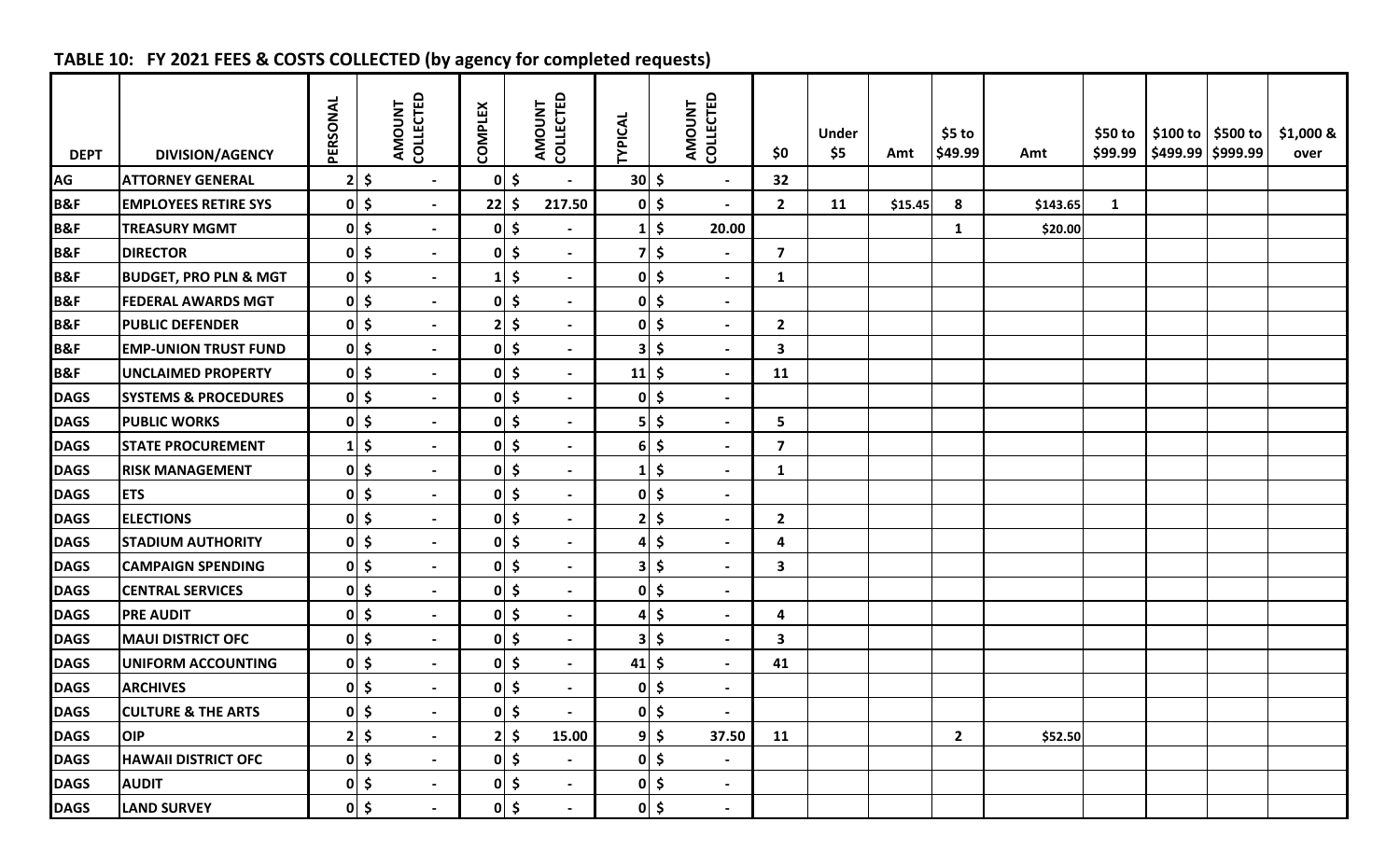| <b>DEPT</b>  | <b>DIVISION/AGENCY</b>          | PERSONAL    |              | AMOUNT<br>COLLECTED | <b>COMPLEX</b>          | COLLECTED<br>AMOUNT                             | <b>TYPICAL</b>        |              | <b>COLLECTED</b><br>AMOUNT | \$0                     | <b>Under</b><br>\$5 | Amt     | $$5$ to<br>\$49.99 | Amt      | \$50 to | $$99.99$ $$499.99$ $$999.99$ | \$100 to \$500 to | \$1,000 &<br>over |
|--------------|---------------------------------|-------------|--------------|---------------------|-------------------------|-------------------------------------------------|-----------------------|--------------|----------------------------|-------------------------|---------------------|---------|--------------------|----------|---------|------------------------------|-------------------|-------------------|
| <b>DAGS</b>  | <b>ASO</b>                      |             | $0 \mid \xi$ | $\sim$              |                         | $0 \mid \xi$<br>$\blacksquare$                  |                       | $0 \mid \xi$ | $\blacksquare$             |                         |                     |         |                    |          |         |                              |                   |                   |
| <b>DAGS</b>  | <b>AUTOMOTIVE MGMT</b>          |             | $0$ \$       | $\blacksquare$      | 0                       | $\ddot{\bm{\zeta}}$<br>$\blacksquare$           |                       | $0 \mid \xi$ | $\blacksquare$             |                         |                     |         |                    |          |         |                              |                   |                   |
| <b>DAGS</b>  | <b>ENHANCED 911</b>             |             | $0 \mid \xi$ | $\blacksquare$      | 0                       | \$<br>$\overline{\phantom{a}}$                  |                       | $0 \mid \xi$ | $\overline{\phantom{a}}$   |                         |                     |         |                    |          |         |                              |                   |                   |
| <b>DAGS</b>  | <b>HAWAII DISTRICT OFC</b>      |             | $0$ \$       | $\blacksquare$      | 0                       | $\ddot{\bm{\zeta}}$<br>$\blacksquare$           |                       | $0 \mid \xi$ | $\blacksquare$             |                         |                     |         |                    |          |         |                              |                   |                   |
| <b>DAGS</b>  | <b>KAUAI DISTRICT OFC</b>       |             | $0 \mid \xi$ | $\blacksquare$      |                         | $0 \mid \xi$<br>$\overline{\phantom{a}}$        |                       | $0 \mid \xi$ | $\blacksquare$             |                         |                     |         |                    |          |         |                              |                   |                   |
| <b>DAGS</b>  | <b>KING KAMEHAMEHA CELEB</b>    |             | $0 \mid \xi$ | $\blacksquare$      |                         | $0 \mid \xi$<br>$\blacksquare$                  |                       | $0 \mid \xi$ | $\overline{\phantom{a}}$   |                         |                     |         |                    |          |         |                              |                   |                   |
| <b>DAGS</b>  | <b>PERSONNEL OFFICE</b>         |             | $0 \leq$     | $\blacksquare$      |                         | $0 \mid \xi$<br>$\blacksquare$                  |                       | $0 \mid \xi$ | $\blacksquare$             |                         |                     |         |                    |          |         |                              |                   |                   |
| <b>DBEDT</b> | <b>ENERGY</b>                   |             | $0 \mid \xi$ | $\sim$              | 0                       | $\ddot{\bm{\zeta}}$<br>$\blacksquare$           | 4                     | \$           | $\overline{\phantom{a}}$   | 4                       |                     |         |                    |          |         |                              |                   |                   |
| <b>DBEDT</b> | <b>HAWAII TOURISM AUTH</b>      |             | $0 \mid \xi$ | $\blacksquare$      | 0                       | $\ddot{\bm{\zeta}}$<br>$\sim$                   | $20 \mid 5$           |              | $\blacksquare$             | 20                      |                     |         |                    |          |         |                              |                   |                   |
| <b>DBEDT</b> | <b>HOUSE FIN &amp; DEV CORP</b> |             | $0 \leq$     | $\blacksquare$      | 0                       | $\ddot{\bm{\zeta}}$<br>$\overline{\phantom{a}}$ |                       | $9$ \$       | $\overline{\phantom{a}}$   | 9                       |                     |         |                    |          |         |                              |                   |                   |
| <b>DBEDT</b> | <b>PLANNING</b>                 |             | $0 \mid \xi$ | $\blacksquare$      | 0                       | $\ddot{\bm{\zeta}}$<br>$\sim$                   |                       | $2 \mid 5$   | $\blacksquare$             | $\mathbf{2}$            |                     |         |                    |          |         |                              |                   |                   |
| <b>DBEDT</b> | <b>SMALL BUS REG REV BD</b>     |             | $0 \mid \xi$ | $\blacksquare$      | 0                       | $\ddot{\bm{\zeta}}$<br>$\blacksquare$           |                       | $0 \mid \xi$ | $\blacksquare$             |                         |                     |         |                    |          |         |                              |                   |                   |
| <b>DBEDT</b> | <b>DIRECTOR</b>                 |             | $1\vert \xi$ | $\blacksquare$      | $\overline{\mathbf{2}}$ | $\ddot{\bm{\zeta}}$<br>$\overline{\phantom{a}}$ |                       | $0 \mid \xi$ | $\overline{\phantom{a}}$   | 3                       |                     |         |                    |          |         |                              |                   |                   |
| <b>DCCA</b>  | <b>CONSUMER ADVOCACY</b>        |             | $0$ \$       |                     | 0                       | $\ddot{\bm{\zeta}}$<br>$\blacksquare$           | $1\vert$              | \$           | $\blacksquare$             | 1                       |                     |         |                    |          |         |                              |                   |                   |
| <b>DCCA</b>  | <b>PVL</b>                      | $35 \mid 5$ |              | 133.55              |                         | $0 \mid \xi$<br>$\blacksquare$                  | $13 \mid 5$           |              | 0.75                       | 20                      | 22                  | \$32.05 | 6                  | \$102.25 |         |                              |                   |                   |
| <b>DCCA</b>  | <b>DIV OF FINANCIAL INST</b>    |             | $0 \mid \xi$ | $\blacksquare$      | 1                       | $\ddot{\bm{\zeta}}$<br>$\blacksquare$           | $18 \mid 5$           |              | 20.00                      | 16                      | $\mathbf{1}$        | \$2.00  | $\overline{2}$     | \$18.00  |         |                              |                   |                   |
| <b>DCCA</b>  | <b>ADMIN HEARINGS</b>           |             | $0$ \$       | $\blacksquare$      | 0                       | $\ddot{\bm{\zeta}}$<br>$\overline{\phantom{a}}$ |                       | $5$ \$       | $\overline{\phantom{a}}$   | 5                       |                     |         |                    |          |         |                              |                   |                   |
| <b>DCCA</b>  | <b>INSURANCE</b>                |             | $0 \mid \xi$ | $\blacksquare$      | 1                       | $\ddot{\bm{\zeta}}$<br>$\blacksquare$           | $11 \mid 5$           |              | $\blacksquare$             | 11                      |                     |         | $\mathbf{1}$       | \$13.25  |         |                              |                   |                   |
| <b>DCCA</b>  | <b>CATV</b>                     |             | $0 \mid \xi$ | $\blacksquare$      | $\pmb{0}$               | $\ddot{\bm{\zeta}}$<br>$\blacksquare$           |                       | $0 \mid \xi$ | $\overline{\phantom{a}}$   |                         |                     |         |                    |          |         |                              |                   |                   |
| <b>DCCA</b>  | <b>CONSUMER PROTECTION</b>      |             | $0$ \$       | $\blacksquare$      | 1                       | \$<br>$\blacksquare$                            |                       | $5$ \$       | $\overline{\phantom{a}}$   | 6                       |                     |         |                    |          |         |                              |                   |                   |
| <b>DCCA</b>  | <b>BUSINESS REGISTRATION</b>    |             | $0 \mid \xi$ | $\blacksquare$      | 1                       | $\ddot{\bm{\zeta}}$<br>$\sim$                   |                       | $6$ \$       | $\blacksquare$             | $\overline{\mathbf{z}}$ |                     |         |                    |          |         |                              |                   |                   |
| <b>DCCA</b>  | <b>RICO</b>                     | $96 \mid 5$ |              | 666.75              | $\overline{2}$          | $\ddot{\bm{\zeta}}$                             | $65$   \$             |              | 127.00                     | 114                     | 23                  | \$42.75 | 20                 | \$329.25 | 6       |                              |                   |                   |
| <b>DCCA</b>  | <b>SYSTEMS OFFICE</b>           |             | $0 \mid \xi$ | $\blacksquare$      | 0                       | $\ddot{\bm{\zeta}}$<br>$\blacksquare$           |                       | $0 \mid \xi$ | $\blacksquare$             |                         |                     |         |                    |          |         |                              |                   |                   |
| <b>DCCA</b>  | <b>DIRECTOR</b>                 |             | $1 \mid 5$   | $\blacksquare$      | 0                       | $\sqrt{5}$                                      |                       | $6$ \$       | $\overline{\phantom{a}}$   | $\overline{\mathbf{z}}$ |                     |         |                    |          |         |                              |                   |                   |
| <b>DCCA</b>  | <b>PUBLIC UTILITIES COMMN</b>   |             | $0 \mid \xi$ | $\sim$              |                         | $0 \mid \xi$<br>$\blacksquare$                  | $46 \mid \frac{1}{2}$ |              | 307.50                     | 44                      |                     |         | $\mathbf{1}$       | \$15.00  |         | $\mathbf{1}$                 |                   |                   |
| <b>DHHL</b>  | <b>HAWAIIAN HOME LANDS</b>      |             | $3$ \$       | $\sim$              |                         | $2 \mid 5$<br>$\blacksquare$                    |                       | $5$ \$       | $\overline{\phantom{a}}$   | 10                      |                     |         |                    |          |         |                              |                   |                   |
| <b>DHRD</b>  | <b>DHRD</b>                     |             | $0 \mid \xi$ | $\blacksquare$      |                         | $0 \mid \xi$<br>$\sim$                          |                       | $2 \mid 5$   | $\blacksquare$             | $\overline{2}$          |                     |         |                    |          |         |                              |                   |                   |
| <b>DHS</b>   | <b>HUMAN SERVICES</b>           |             | $6 \mid 5$   | $\sim$              | $12 \mid 5$             | $\sim$                                          | $42 \mid 5$           |              | $\sim$                     | 60                      |                     |         |                    |          |         |                              |                   |                   |
| <b>DHS</b>   | <b>HPHA</b>                     |             | $0 \leq$     | $\blacksquare$      |                         | $0 \mid \xi$<br>$\overline{\phantom{a}}$        |                       | $5$ \$       | $\overline{\phantom{a}}$   | 5                       |                     |         |                    |          |         |                              |                   |                   |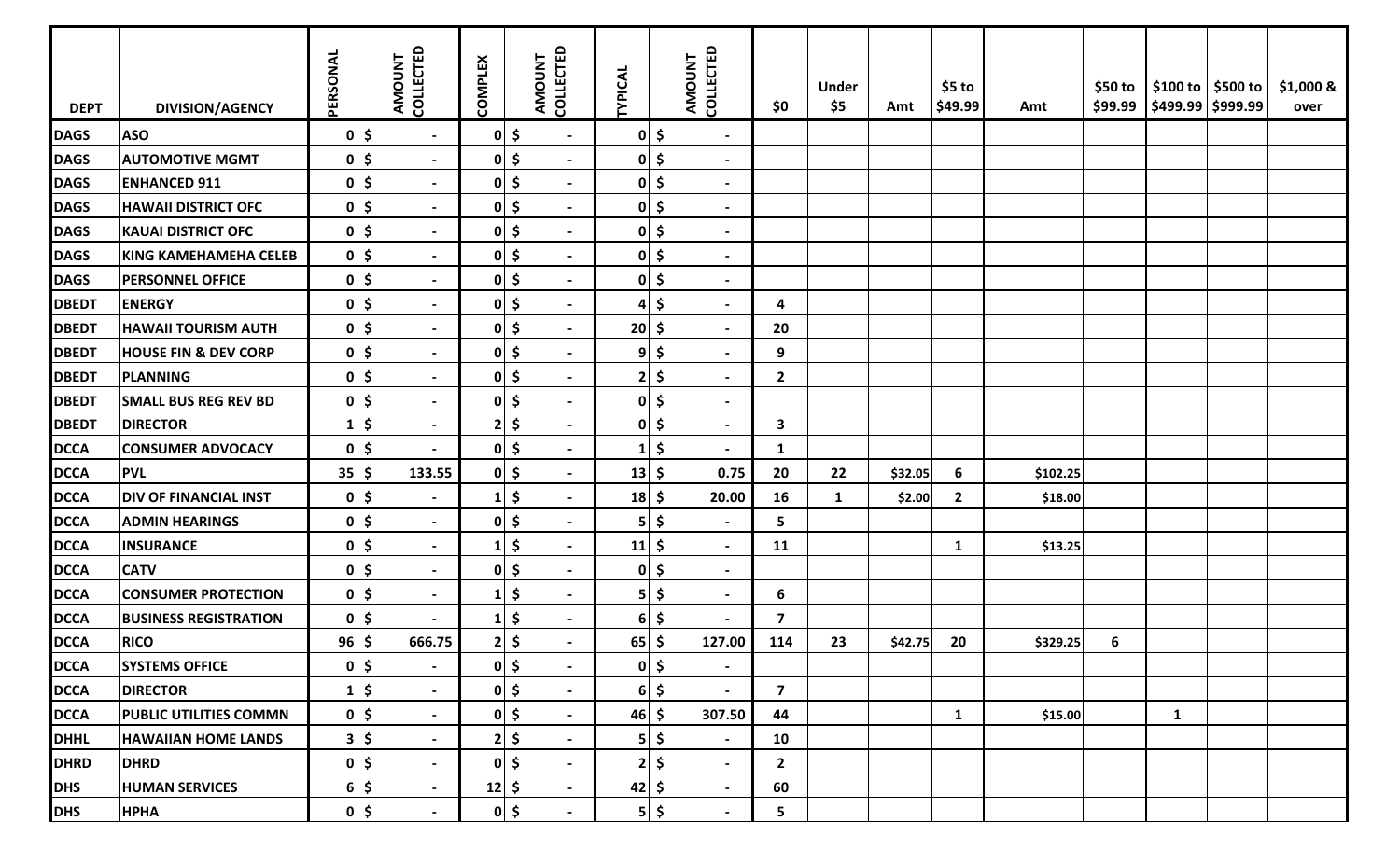| <b>DEPT</b> | <b>DIVISION/AGENCY</b>           | PERSONAL | COLLECTED<br>AMOUNT                                   | <b>COMPLEX</b>          | AMOUNT<br>COLLECTED                             | <b>TYPICAL</b> | AMOUNT<br>COLLECTED                             | \$0                       | <b>Under</b><br>\$5 | Amt    | $$5$ to<br>\$49.99 | Amt     | \$50 to<br>\$99.99 | \$100 to   \$500 to<br>\$499.99 \$999.99 | \$1,000 &<br>over |
|-------------|----------------------------------|----------|-------------------------------------------------------|-------------------------|-------------------------------------------------|----------------|-------------------------------------------------|---------------------------|---------------------|--------|--------------------|---------|--------------------|------------------------------------------|-------------------|
| <b>DLIR</b> | <b>DIRECTOR</b>                  |          | $0\vert \xi$<br>$\sim$                                |                         | $0 \mid \xi$<br>$\overline{\phantom{a}}$        | 0              | \$<br>$\blacksquare$                            |                           |                     |        |                    |         |                    |                                          |                   |
| <b>DLIR</b> | <b>DOSH</b>                      |          | 0 <br>$\overline{\phantom{a}}$                        | 0                       | \$<br>$\blacksquare$                            | 16             | \$<br>$\blacksquare$                            | 16                        |                     |        |                    |         |                    |                                          |                   |
| <b>DLIR</b> | <b>LIR APPEALS BOARD</b>         |          | $0 \mid \xi$<br>$\overline{\phantom{0}}$              | 0                       | \$                                              | $\mathbf{0}$   | $\frac{1}{2}$<br>$\blacksquare$                 |                           |                     |        |                    |         |                    |                                          |                   |
| <b>DLIR</b> | <b>LABOR RELATIONS BOARD</b>     |          | $0 \mid \xi$<br>$\overline{\phantom{0}}$              | 0                       | $\ddot{\bm{\zeta}}$<br>$\overline{\phantom{a}}$ | $\mathbf{4}$   | $\ddot{\bm{\zeta}}$                             | 4                         |                     |        |                    |         |                    |                                          |                   |
| <b>DLIR</b> | <b>RESEARCH &amp; STATS</b>      |          | $0 \mid \xi$<br>$\overline{\phantom{a}}$              |                         | $0 \mid \xi$<br>$\overline{\phantom{a}}$        |                | $0 \mid \xi$<br>$\overline{\phantom{a}}$        |                           |                     |        |                    |         |                    |                                          |                   |
| <b>DLIR</b> | <b>WAGE STANDARDS</b>            |          | $ 0 $ \$<br>$\overline{\phantom{a}}$                  | 0                       | \$<br>$\blacksquare$                            | 11             | $\ddot{\bm{\zeta}}$<br>17.55                    | 6                         | 4                   | \$8.85 | $\mathbf{1}$       | \$8.70  |                    |                                          |                   |
| <b>DLIR</b> | <b>WORKFORCE DEVELOP</b>         |          | $0 \mid \xi$<br>$\blacksquare$                        | 0                       | \$<br>$\overline{\phantom{a}}$                  | 0              | \$<br>$\blacksquare$                            |                           |                     |        |                    |         |                    |                                          |                   |
| <b>DLIR</b> | <b>WORKFORCE DEVEL CNCL</b>      |          | $0 \mid \xi$<br>$\blacksquare$                        | 0                       | \$<br>$\overline{\phantom{a}}$                  | $\mathbf{2}$   | \$<br>$\overline{\phantom{0}}$                  | $\overline{2}$            |                     |        |                    |         |                    |                                          |                   |
| <b>DLIR</b> | <b>ADMINISTRATIVE SVCS</b>       |          | $0 \mid \xi$<br>$\overline{\phantom{0}}$              | 0                       | $\ddot{\bm{\zeta}}$<br>$\overline{\phantom{a}}$ | 0              | \$<br>$\overline{\phantom{a}}$                  |                           |                     |        |                    |         |                    |                                          |                   |
| <b>DLIR</b> | <b>CIVIL RIGHTS COMM'N</b>       |          | $3 \mid \xi$<br>$\overline{\phantom{a}}$              | 0                       | $\ddot{\bm{\zeta}}$<br>$\overline{\phantom{a}}$ | $\mathbf{4}$   | \$<br>$\blacksquare$                            | $\boldsymbol{\mathsf{7}}$ |                     |        |                    |         |                    |                                          |                   |
| <b>DLNR</b> | <b>ADMINISTRATIVE SVCS</b>       |          | $0\vert \xi$<br>$\overline{\phantom{a}}$              | 0                       | \$<br>$\overline{\phantom{a}}$                  | $\mathbf{0}$   | $\ddot{\bm{\zeta}}$<br>$\overline{\phantom{a}}$ |                           |                     |        |                    |         |                    |                                          |                   |
| <b>DLNR</b> | <b>CHAIRPERSON</b>               |          | $0 \mid \xi$<br>$\overline{\phantom{a}}$              | $\mathbf{1}$            | \$<br>$\overline{\phantom{a}}$                  | 65             | \$<br>402.00                                    | 62                        | 1                   | \$2.50 | $\mathbf{1}$       | \$39.50 |                    | $\mathbf{2}$                             |                   |
| <b>DLNR</b> | <b>BUREAU OF CONVEYANCE</b>      |          | $0 \mid \xi$<br>$\overline{\phantom{0}}$              | 0                       | \$                                              | $\mathbf{0}$   | $\ddot{\bm{\zeta}}$                             |                           |                     |        |                    |         |                    |                                          |                   |
| <b>DLNR</b> | <b>ENGINEERING</b>               |          | $0\vert \xi$<br>$\overline{\phantom{0}}$              | 0                       | $\ddot{\bm{\zeta}}$<br>$\overline{\phantom{a}}$ | $10 \mid \xi$  | 15.50                                           | 9                         |                     |        | $\mathbf{1}$       | \$15.50 |                    |                                          |                   |
| <b>DLNR</b> | <b>COMM WATER RES MGMT</b>       |          | $0 \mid \xi$<br>$\overline{\phantom{0}}$              |                         | $3 \mid 5$<br>$\overline{\phantom{a}}$          |                | $3 \mid \xi$                                    | 6                         |                     |        |                    |         |                    |                                          |                   |
| <b>DLNR</b> | <b>BOATING &amp; OCEAN REC</b>   |          | $0\vert \xi$<br>$\overline{\phantom{a}}$              | 0                       | \$<br>$\blacksquare$                            | 16             | $\ddot{\bm{\zeta}}$<br>502.50                   | 9                         |                     |        | 4                  | \$91.50 |                    | 3                                        |                   |
| <b>DLNR</b> | <b>KAHOOLAWE IS RES COMN</b>     | $1\vert$ | \$<br>$\blacksquare$                                  | 0                       | \$<br>$\overline{\phantom{a}}$                  | 39             | $\ddot{\bm{\zeta}}$<br>$\blacksquare$           | 40                        |                     |        |                    |         |                    |                                          |                   |
| <b>DLNR</b> | IT                               |          | $0\vert \xi$<br>$\blacksquare$                        | 0                       | \$<br>$\overline{\phantom{a}}$                  | 0              | \$<br>$\blacksquare$                            |                           |                     |        |                    |         |                    |                                          |                   |
| <b>DLNR</b> | <b>LAND MGMT</b>                 |          | $0 \mid \xi$<br>$\overline{\phantom{a}}$              | $\mathbf{1}$            | \$<br>$\overline{\phantom{a}}$                  | 6              | \$<br>$\blacksquare$                            | $\overline{7}$            |                     |        |                    |         |                    |                                          |                   |
| <b>DLNR</b> | <b>STATE PARKS</b>               |          | $0 \mid \xi$<br>$\overline{\phantom{a}}$              | 0                       | \$<br>$\blacksquare$                            |                | $\frac{1}{2}$<br>$\blacksquare$                 | $\mathbf{1}$              |                     |        |                    |         |                    |                                          |                   |
| <b>DLNR</b> | <b>PERSONNEL</b>                 |          | $0 \mid \xi$<br>$\overline{\phantom{a}}$              | $\mathbf{0}$            | \$<br>$\blacksquare$                            | $\mathbf{0}$   | \$<br>$\blacksquare$                            |                           |                     |        |                    |         |                    |                                          |                   |
| <b>DLNR</b> | <b>HISTORIC PRESERVATION</b>     |          | 0 <sup>1</sup><br>$\blacksquare$                      | $\overline{\mathbf{z}}$ | $\mathsf{\hat{S}}$                              | 01             | $\mathsf{S}$                                    | $\overline{7}$            |                     |        |                    |         |                    |                                          |                   |
| <b>DLNR</b> | <b>AQUATIC RESOURCES</b>         |          | $0 \mid \xi$<br>$\overline{\phantom{a}}$              |                         | $0 \leq$                                        |                | $0 \mid \xi$<br>$\overline{\phantom{a}}$        |                           |                     |        |                    |         |                    |                                          |                   |
| <b>DLNR</b> | <b>FORESTRY &amp; WILDLIFE</b>   |          | $0 \mid \xi$<br>$\overline{\phantom{a}}$              | 0                       | $\zeta$                                         |                | $0 \mid \xi$<br>$\blacksquare$                  |                           |                     |        |                    |         |                    |                                          |                   |
| <b>DLNR</b> | <b>CONSRV &amp; COASTAL LNDS</b> |          | $0 \mid \xi$<br>$\overline{\phantom{0}}$              |                         | $0 \mid \xi$<br>$\overline{\phantom{a}}$        | $15 \mid \xi$  | $\blacksquare$                                  | 15                        |                     |        |                    |         |                    |                                          |                   |
| <b>DOA</b>  | <b>PLANT QUARANTINE</b>          |          | $0 \mid \xi$<br>$\overline{\phantom{a}}$              | 0                       | \$<br>$\blacksquare$                            | 2              | \$<br>$\blacksquare$                            | $\overline{2}$            |                     |        |                    |         |                    |                                          |                   |
| <b>DOA</b>  | <b>AGBUSINESS DEV CORP</b>       |          | $0 \mid \xi$<br>$\overline{\phantom{a}}$              |                         | $0$ \$<br>$\overline{\phantom{a}}$              | $18 \mid 5$    | $\overline{\phantom{a}}$                        | 18                        |                     |        |                    |         |                    |                                          |                   |
| <b>DOA</b>  | <b>AG PESTICIDES</b>             |          | $1\overline{\phantom{0}}$<br>$\overline{\phantom{a}}$ | $\mathbf{1}$            | $\ddot{\bm{\zeta}}$<br>69.65                    | $33 \mid 5$    | 253.16                                          | 31                        |                     |        |                    |         | $\mathbf{3}$       | $\mathbf{1}$                             |                   |
| <b>DOA</b>  | <b>CHAIRPERSON</b>               |          | $0 \mid \xi$<br>$\overline{\phantom{a}}$              |                         | $0 \leq$<br>$\overline{\phantom{a}}$            | $12 \mid 5$    | 73.50                                           | 10                        |                     |        | $\mathbf{1}$       | \$12.00 | $\mathbf{1}$       |                                          |                   |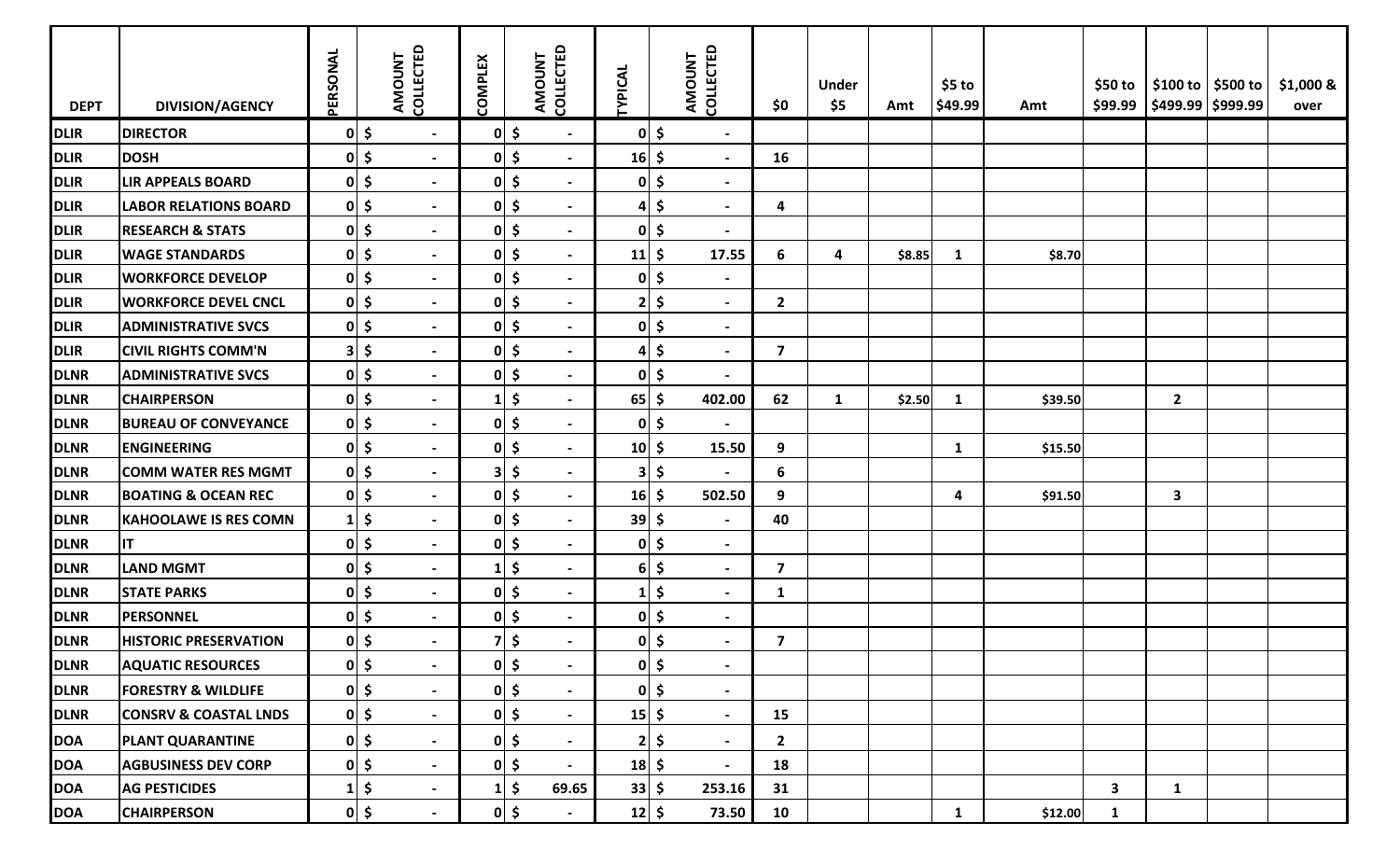| <b>DEPT</b> | <b>DIVISION/AGENCY</b>        | PERSONAL   | COLLECTED<br>AMOUNT                      | <b>COMPLEX</b> | AMOUNT<br>COLLECTED                             | TYPICAL       | AMOUNT<br>COLLECTED                       | \$0                     | <b>Under</b><br>\$5 | Amt     | $$5$ to<br>\$49.99 | Amt | \$50 to      | \$100 to \$300 to \$<br>\$99.99   \$499.99   \$999.99 |   | $$1,000$ &<br>over |
|-------------|-------------------------------|------------|------------------------------------------|----------------|-------------------------------------------------|---------------|-------------------------------------------|-------------------------|---------------------|---------|--------------------|-----|--------------|-------------------------------------------------------|---|--------------------|
| <b>DOA</b>  | <b>ANIMAL INDUSTRY</b>        |            | $0 \mid \xi$<br>$\sim$                   |                | $0 \mid \xi$<br>$\blacksquare$                  |               | $0 \mid \xi$<br>$\blacksquare$            |                         |                     |         |                    |     |              |                                                       |   |                    |
| <b>DOA</b>  | <b>AG RESOURCE MGMT</b>       |            | $0$ \$<br>$\blacksquare$                 |                | $0 \mid \xi$                                    |               | $6$ \$<br>$\blacksquare$                  | 6                       |                     |         |                    |     |              |                                                       |   |                    |
| <b>DOA</b>  | <b>AQUACULTURE DEVELOP</b>    |            | $0 \mid \xi$<br>$\overline{\phantom{0}}$ | 0              | \$                                              |               | $0 \mid \xi$<br>$\blacksquare$            |                         |                     |         |                    |     |              |                                                       |   |                    |
| <b>DOA</b>  | <b>ANIMAL QUARANTINE</b>      | $27 \,$ \$ | 32.00                                    |                | $0 \mid \xi$                                    |               | $0 \leq$<br>$\overline{\phantom{0}}$      |                         | 27                  | \$32.00 |                    |     |              |                                                       |   |                    |
| <b>DOA</b>  | <b>PLANT INDUSTRY ADMIN</b>   |            | $0 \mid \xi$<br>$\blacksquare$           |                | $0 \mid \xi$                                    |               | $0 \mid \xi$<br>$\overline{\phantom{a}}$  |                         |                     |         |                    |     |              |                                                       |   |                    |
| <b>DOA</b>  | <b>PLANT PEST CONTROL</b>     |            | $0 \mid \xi$<br>$\blacksquare$           |                | $0 \mid \xi$<br>$\overline{\phantom{a}}$        |               | $0 \leq$<br>$\blacksquare$                |                         |                     |         |                    |     |              |                                                       |   |                    |
| <b>DOA</b>  | <b>AG LOAN</b>                |            | $0 \mid \xi$<br>$\overline{\phantom{0}}$ |                | $0 \mid \xi$<br>$\blacksquare$                  |               | $0 \mid \xi$<br>$\blacksquare$            |                         |                     |         |                    |     |              |                                                       |   |                    |
| <b>DOA</b>  | <b>AG DEVELOPMENT</b>         |            | $0 \mid \xi$<br>$\blacksquare$           | 0              | \$<br>$\overline{\phantom{a}}$                  | 21            | $\frac{1}{2}$<br>$\overline{\phantom{a}}$ | $\overline{2}$          |                     |         |                    |     |              |                                                       |   |                    |
| <b>DOA</b>  | <b>ASO</b>                    |            | $0 \mid \xi$<br>$\overline{\phantom{0}}$ | 0              | $\ddot{\bm{\zeta}}$<br>$\overline{\phantom{a}}$ | 21            | $\frac{1}{2}$<br>$\blacksquare$           | $\overline{2}$          |                     |         |                    |     |              |                                                       |   |                    |
| <b>DOA</b>  | QUALITY ASSURE/COMM           |            | $1$ \$<br>$\overline{\phantom{0}}$       |                | $0 \mid \xi$<br>$\overline{\phantom{a}}$        |               | $0 \mid \xi$<br>$\overline{\phantom{0}}$  | $\mathbf{1}$            |                     |         |                    |     |              |                                                       |   |                    |
| <b>DOA</b>  | QUALITY ASSURE/MEAS           |            | $0 \mid \xi$<br>$\overline{\phantom{0}}$ |                | $0 \leq$<br>$\blacksquare$                      |               | $0 \mid \xi$<br>$\blacksquare$            |                         |                     |         |                    |     |              |                                                       |   |                    |
| <b>DOA</b>  | <b>ANIMAL DISEASE CONTROL</b> |            | $0 \mid \xi$<br>$\blacksquare$           | 0              | \$<br>$\blacksquare$                            |               | $1 \mid \xi$<br>50.00                     |                         |                     |         |                    |     | $\mathbf{1}$ |                                                       |   |                    |
| <b>DOA</b>  | PERSONNEL                     |            | $0 \mid \xi$<br>$\blacksquare$           | 0              | \$                                              |               | $0 \mid \xi$<br>$\blacksquare$            |                         |                     |         |                    |     |              |                                                       |   |                    |
| <b>DOE</b>  | <b>OFC OF SUPERINTENDENT</b>  |            | $8$ \$<br>$\overline{\phantom{0}}$       | 3              | $\ddot{\bm{\zeta}}$<br>834.25                   | $46 \mid 5$   | $\overline{\phantom{0}}$                  | 55                      |                     |         |                    |     |              | $\mathbf{1}$                                          | 1 |                    |
| <b>DOE</b>  | <b>TEACHERS STANDARDS BD</b>  |            | $0 \mid \xi$<br>$\overline{\phantom{0}}$ |                | $0 \mid \xi$                                    | 0             |                                           |                         |                     |         |                    |     |              |                                                       |   |                    |
| <b>DOE</b>  | <b>CHARTER SCHOOLS COMN</b>   |            | $0 \mid \xi$<br>$\blacksquare$           |                | $2 \mid 5$<br>$\overline{\phantom{a}}$          |               | $5$ \$<br>$\overline{\phantom{a}}$        | $\overline{7}$          |                     |         |                    |     |              |                                                       |   |                    |
| <b>DOE</b>  | <b>WEST HAWAII EXP ACAD</b>   |            | $0 \mid \xi$<br>$\blacksquare$           |                | $0 \mid \xi$<br>$\blacksquare$                  |               | $0 \mid \xi$<br>$\blacksquare$            |                         |                     |         |                    |     |              |                                                       |   |                    |
| <b>DOE</b>  | <b>SEEQS</b>                  |            | $0 \mid \xi$<br>$\blacksquare$           | 0              | $\ddot{\bm{\zeta}}$<br>$\blacksquare$           |               | $0 \mid \xi$<br>$\blacksquare$            |                         |                     |         |                    |     |              |                                                       |   |                    |
| <b>DOE</b>  | <b>ALAKAI O KAUAI</b>         |            | $0 \mid \xi$<br>$\overline{\phantom{0}}$ | 0              | $\ddot{\bm{\zeta}}$<br>$\blacksquare$           | $17 \mid \xi$ | $\sim$                                    | 17                      |                     |         |                    |     |              |                                                       |   |                    |
| <b>DOE</b>  | <b>HAKIPU'U LRN CTR</b>       |            | $0 \mid \xi$<br>$\overline{\phantom{0}}$ |                | $0 \mid \xi$<br>$\blacksquare$                  |               | $0 \mid \xi$<br>$\blacksquare$            |                         |                     |         |                    |     |              |                                                       |   |                    |
| <b>DOE</b>  | <b>HALAU KU MANA</b>          |            | $0 \mid \xi$<br>$\blacksquare$           |                | $0 \leq$<br>$\blacksquare$                      |               | $0 \mid \xi$<br>$\blacksquare$            |                         |                     |         |                    |     |              |                                                       |   |                    |
| <b>DOE</b>  | HI ACAD OF ARTS & SCI         |            | $0 \mid \xi$<br>$\overline{\phantom{0}}$ | 0              | - Ś                                             |               | $0 \mid \xi$<br>$\blacksquare$            |                         |                     |         |                    |     |              |                                                       |   |                    |
| <b>DOE</b>  | <b>HAWAII TECH ACADEMY</b>    |            | $0 \mid \xi$<br>$\blacksquare$           |                | $0 \mid \zeta$                                  |               | $0 \mid \xi$<br>$\blacksquare$            |                         |                     |         |                    |     |              |                                                       |   |                    |
| <b>DOE</b>  | <b>KAMAILE ACADEMY</b>        |            | $0 \mid \xi$<br>$\blacksquare$           |                | $0 \mid \xi$                                    |               | $1 \mid \zeta$<br>$\blacksquare$          | $\mathbf{1}$            |                     |         |                    |     |              |                                                       |   |                    |
| <b>DOE</b>  | <b>KA'OHAU PCS</b>            |            | $0 \mid \xi$<br>$\overline{\phantom{a}}$ |                | $0 \mid \xi$                                    |               | $0 \mid \xi$<br>$\blacksquare$            |                         |                     |         |                    |     |              |                                                       |   |                    |
| <b>DOE</b>  | <b>INNOVATIONS PCS</b>        |            | $0 \mid \xi$<br>$\overline{\phantom{0}}$ |                | $0 \mid \xi$<br>$\blacksquare$                  |               | $1 \mid \xi$<br>$\blacksquare$            | $\mathbf{1}$            |                     |         |                    |     |              |                                                       |   |                    |
| <b>DOE</b>  | <b>KAMALANI ACADEMY</b>       |            | $0 \mid \xi$<br>$\blacksquare$           |                | $0 \mid \xi$<br>$\blacksquare$                  |               | $0 \mid \xi$<br>$\blacksquare$            |                         |                     |         |                    |     |              |                                                       |   |                    |
| <b>DOE</b>  | <b>KANUIKAPONO PCS</b>        |            | $7$ \$<br>$\blacksquare$                 |                | $0 \mid \zeta$<br>$\sim$                        |               | $0 \mid \xi$<br>$\sim$                    | $\overline{\mathbf{z}}$ |                     |         |                    |     |              |                                                       |   |                    |
| <b>DOE</b>  | KANU O KA AINA                |            | $0 \mid \xi$<br>$\overline{\phantom{a}}$ |                | $0 \mid \xi$<br>$\blacksquare$                  |               | $0 \mid \xi$<br>$\blacksquare$            |                         |                     |         |                    |     |              |                                                       |   |                    |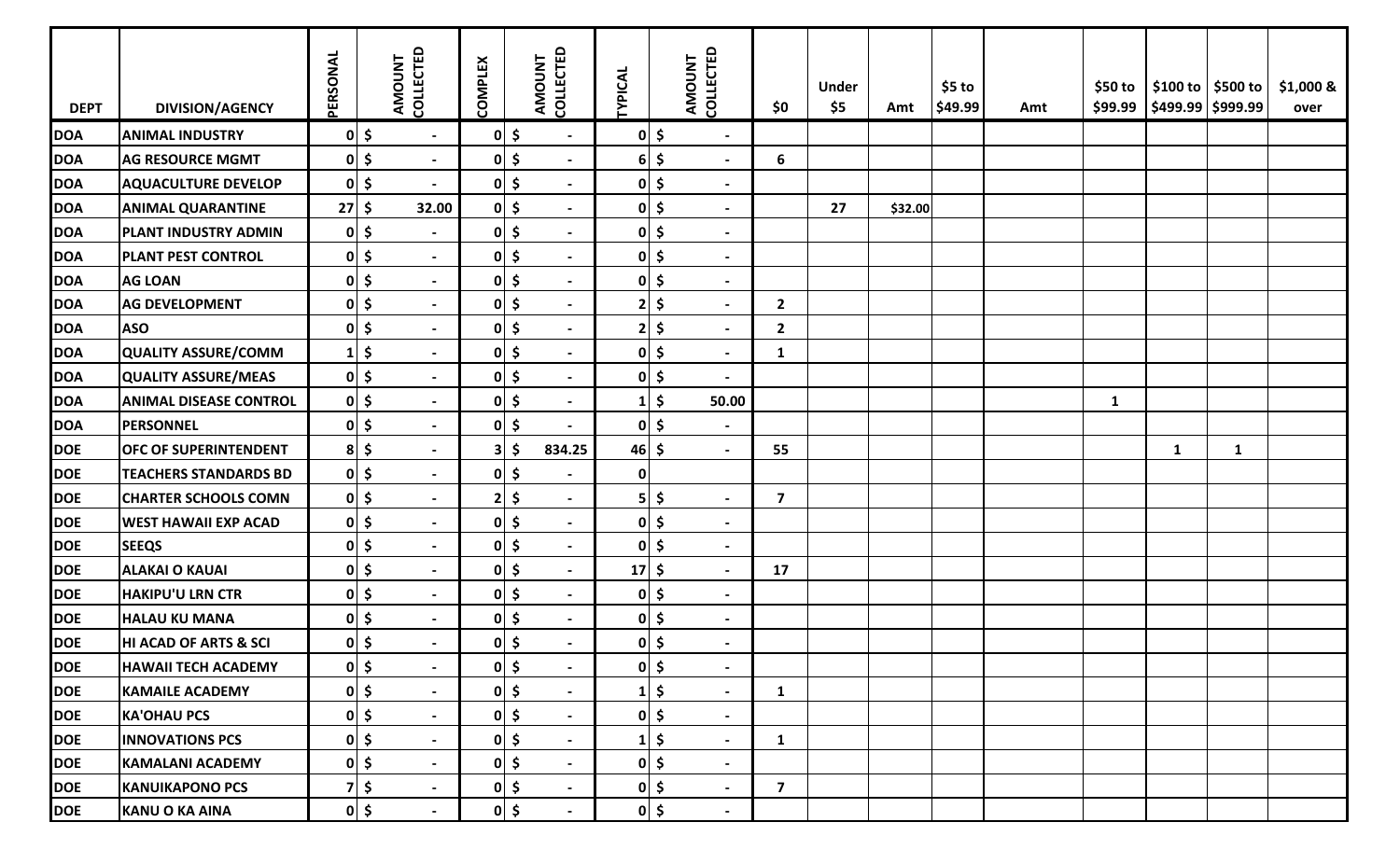| <b>DEPT</b> | <b>DIVISION/AGENCY</b>      | PERSONAL     | COLLECTED<br><b>AMOUNT</b>                | <b>COMPLEX</b> | AMOUNT<br>COLLECTED                             | <b>TYPICAL</b>        | <b>AMOUNT</b><br>COLLECTED                      | \$0            | <b>Under</b><br>\$5 | Amt | $$5$ to<br>\$49.99 | Amt     | \$50 to | $\frac{1}{2}$ \$100 to $\frac{1}{2}$ \$500 to<br>\$99.99   \$499.99   \$999.99 | \$1,000 &<br>over |
|-------------|-----------------------------|--------------|-------------------------------------------|----------------|-------------------------------------------------|-----------------------|-------------------------------------------------|----------------|---------------------|-----|--------------------|---------|---------|--------------------------------------------------------------------------------|-------------------|
| <b>DOE</b>  | <b>KAPOLEI CHARTER SCHL</b> |              | $0 \mid \xi$<br>$\blacksquare$            |                | $0 \mid \zeta$<br>$\blacksquare$                |                       | $0 \mid \xi$<br>$\blacksquare$                  |                |                     |     |                    |         |         |                                                                                |                   |
| <b>DOE</b>  | <b>KA UMEKE KA 'EO</b>      |              | $3 \mid \xi$<br>$\overline{\phantom{a}}$  | 0              | $\zeta$<br>$\overline{\phantom{a}}$             | $\mathbf{0}$          | $\frac{1}{2}$<br>$\blacksquare$                 | $\mathbf{3}$   |                     |     |                    |         |         |                                                                                |                   |
| <b>DOE</b>  | <b>KA WAIHONA</b>           | $12 \mid 5$  | 65.00                                     | 0              | \$<br>$\blacksquare$                            |                       | $0 \mid \xi$<br>$\blacksquare$                  |                |                     |     | 12                 | \$65.00 |         |                                                                                |                   |
| <b>DOE</b>  | <b>KAWAIKINI PCS</b>        |              | $0 \mid \xi$<br>$\overline{\phantom{0}}$  | 0              | $\boldsymbol{\zeta}$                            | $\mathbf{0}$          | $\frac{1}{2}$<br>$\blacksquare$                 |                |                     |     |                    |         |         |                                                                                |                   |
| <b>DOE</b>  | <b>KE KULA NIHAU</b>        |              | $0 \mid \xi$<br>$\overline{\phantom{0}}$  |                | $0 \mid \xi$<br>$\overline{\phantom{a}}$        |                       | $0 \mid \xi$<br>$\overline{\phantom{a}}$        |                |                     |     |                    |         |         |                                                                                |                   |
| <b>DOE</b>  | <b>KULA AUPUNI NIIHAU</b>   |              | $0 \mid \xi$<br>$\overline{\phantom{0}}$  |                | $0 \mid \xi$<br>$\overline{\phantom{a}}$        |                       | $0 \mid \xi$<br>$\blacksquare$                  |                |                     |     |                    |         |         |                                                                                |                   |
| <b>DOE</b>  | <b>KE ANA LA'AHANA</b>      |              | $0 \mid \xi$<br>$\overline{\phantom{0}}$  |                | $0 \mid \xi$<br>$\overline{\phantom{a}}$        |                       | $0 \mid \xi$<br>$\blacksquare$                  |                |                     |     |                    |         |         |                                                                                |                   |
| <b>DOE</b>  | <b>KE KULA O SAMUEL</b>     |              | $0 \mid \xi$<br>$\blacksquare$            | 0              | \$<br>$\blacksquare$                            | $\mathbf{0}$          | $\ddot{\bm{\zeta}}$<br>$\blacksquare$           |                |                     |     |                    |         |         |                                                                                |                   |
| <b>DOE</b>  | <b>KIHEI CHARTER SCHOOL</b> |              | $0 \mid \xi$<br>$\blacksquare$            | 0              | $\ddot{\bm{\zeta}}$<br>$\blacksquare$           | $\mathbf{0}$          | $\ddot{\bm{\zeta}}$<br>$\blacksquare$           |                |                     |     |                    |         |         |                                                                                |                   |
| <b>DOE</b>  | <b>KONA PACIFIC</b>         |              | $0 \mid \xi$<br>$\blacksquare$            |                | $0 \mid \xi$<br>$\overline{\phantom{a}}$        |                       | $\ddot{\bm{\zeta}}$<br>$\blacksquare$           | $\mathbf{1}$   |                     |     |                    |         |         |                                                                                |                   |
| <b>DOE</b>  | <b>KE KULA 'O NAWAHIOKA</b> |              | $0 \mid \xi$<br>$\blacksquare$            |                | $0 \mid \xi$<br>$\blacksquare$                  |                       | $2 \mid 5$<br>$\blacksquare$                    | $\overline{2}$ |                     |     |                    |         |         |                                                                                |                   |
| <b>DOE</b>  | <b>KUA O KA LA PCS</b>      |              | $0 \mid \xi$<br>$\overline{\phantom{a}}$  | 0              | \$<br>$\overline{\phantom{a}}$                  | $\mathbf{0}$          | $\frac{1}{2}$<br>$\blacksquare$                 |                |                     |     |                    |         |         |                                                                                |                   |
| <b>DOE</b>  | <b>KUALAPUU PCS</b>         | $0 \mid \xi$ | $\overline{\phantom{0}}$                  | 0              | \$<br>$\overline{\phantom{a}}$                  | $\mathbf{0}$          | $\ddot{\bm{\zeta}}$<br>$\blacksquare$           |                |                     |     |                    |         |         |                                                                                |                   |
| <b>DOE</b>  | <b>LAUPAHOEHOE</b>          |              | $0 \mid \xi$<br>$\overline{\phantom{0}}$  | $\mathbf{1}$   | \$                                              | $50 \mid \frac{1}{2}$ | $\blacksquare$                                  | 51             |                     |     |                    |         |         |                                                                                |                   |
| <b>DOE</b>  | <b>MALAMA HONUA</b>         |              | $0 \mid \xi$<br>$\overline{\phantom{0}}$  |                | $0 \mid \xi$<br>$\overline{\phantom{a}}$        | 4                     | $\ddot{\bm{\zeta}}$                             | 4              |                     |     |                    |         |         |                                                                                |                   |
| <b>DOE</b>  | <b>MYRON B. THOMPSON</b>    |              | $0 \mid \xi$<br>$\overline{\phantom{0}}$  |                | $0 \leq$<br>$\overline{\phantom{a}}$            |                       | $0 \mid \xi$<br>$\blacksquare$                  |                |                     |     |                    |         |         |                                                                                |                   |
| <b>DOE</b>  | <b>NA WAI OLA</b>           |              | $0 \mid \xi$<br>$\overline{\phantom{a}}$  |                | $0 \mid \xi$<br>$\overline{\phantom{a}}$        |                       | $0 \mid \xi$<br>$\blacksquare$                  |                |                     |     |                    |         |         |                                                                                |                   |
| <b>DOE</b>  | <b>VOLCANO SCHOOL</b>       |              | $0 \mid \xi$<br>$\blacksquare$            | 0              | $\ddot{\bm{\zeta}}$<br>$\overline{\phantom{a}}$ | $\mathbf{0}$          | $\frac{1}{2}$<br>$\blacksquare$                 |                |                     |     |                    |         |         |                                                                                |                   |
| <b>DOE</b>  | <b>VOYAGER PCS</b>          |              | $0 \mid \xi$<br>$\blacksquare$            | 0              | \$<br>$\overline{\phantom{a}}$                  | 3                     | \$<br>$\blacksquare$                            | $\mathbf{3}$   |                     |     |                    |         |         |                                                                                |                   |
| <b>DOE</b>  | <b>WAIALAE ELEM PCS</b>     |              | $0 \mid \xi$<br>$\blacksquare$            |                | $0 \mid \xi$<br>$\overline{\phantom{a}}$        | 2                     | $\ddot{\bm{\zeta}}$<br>$\overline{\phantom{a}}$ | $\overline{2}$ |                     |     |                    |         |         |                                                                                |                   |
| <b>DOE</b>  | UNIVERSITY LAB SCHOOL       |              | $0 \mid \xi$<br>$\overline{\phantom{0}}$  |                | $0 \mid \xi$<br>$\overline{\phantom{a}}$        |                       | $0 \mid \xi$<br>$\blacksquare$                  |                |                     |     |                    |         |         |                                                                                |                   |
| <b>DOE</b>  | <b>CONNECTIONS CH SCHL</b>  |              | 0                                         | 0              | $\mathsf{\hat{S}}$<br>$\overline{\phantom{a}}$  |                       | $0 \mid \xi$                                    |                |                     |     |                    |         |         |                                                                                |                   |
| <b>DOE</b>  | <b>DREAM HOUSE EWA BCH</b>  |              | $0 \mid \xi$<br>$\blacksquare$            | 0              | $\ddot{\bm{\zeta}}$<br>$\blacksquare$           | $\mathbf{0}$          | $\ddot{\bm{\zeta}}$<br>$\blacksquare$           |                |                     |     |                    |         |         |                                                                                |                   |
| <b>DOH</b>  | <b>COMMUNICATIONS</b>       |              | $0 \mid \xi$<br>$\overline{\phantom{a}}$  | 0              | $\zeta$                                         |                       | $\ddot{\bm{\zeta}}$<br>$\overline{\phantom{a}}$ | $\mathbf{1}$   |                     |     |                    |         |         |                                                                                |                   |
| <b>DOH</b>  | <b>ADULT MENTAL HEALTH</b>  |              | $0\vert\;$ \$<br>$\overline{\phantom{a}}$ |                | $0 \mid \xi$<br>$\overline{\phantom{a}}$        |                       | $1 \mid \xi$<br>$\blacksquare$                  | $\mathbf{1}$   |                     |     |                    |         |         |                                                                                |                   |
| <b>DOH</b>  | <b>CAMHD</b>                |              | $4 \mid \xi$<br>$\overline{\phantom{a}}$  |                | $0 \leq$<br>$\blacksquare$                      | $36 \mid 5$           | $\overline{\phantom{a}}$                        | 40             |                     |     |                    |         |         |                                                                                |                   |
| <b>DOH</b>  | <b>ASO</b>                  |              | $0 \mid \xi$<br>$\overline{\phantom{a}}$  |                | $0 \mid \xi$<br>$\blacksquare$                  |                       | $1 \mid \xi$<br>$\blacksquare$                  | $\mathbf{1}$   |                     |     |                    |         |         |                                                                                |                   |
| <b>DOH</b>  | <b>HAWAII DIST HEALTH</b>   |              | $1\vert \xi$<br>$\blacksquare$            |                | $0 \mid \zeta$<br>$\blacksquare$                | 2                     | \$<br>$\blacksquare$                            | $\mathbf{3}$   |                     |     |                    |         |         |                                                                                |                   |
| <b>DOH</b>  | <b>KAUAI DIST HEALTH</b>    |              | $0$ \$<br>$\blacksquare$                  |                | $0 \mid \xi$<br>$\blacksquare$                  |                       | $0 \mid \xi$<br>$\blacksquare$                  |                |                     |     |                    |         |         |                                                                                |                   |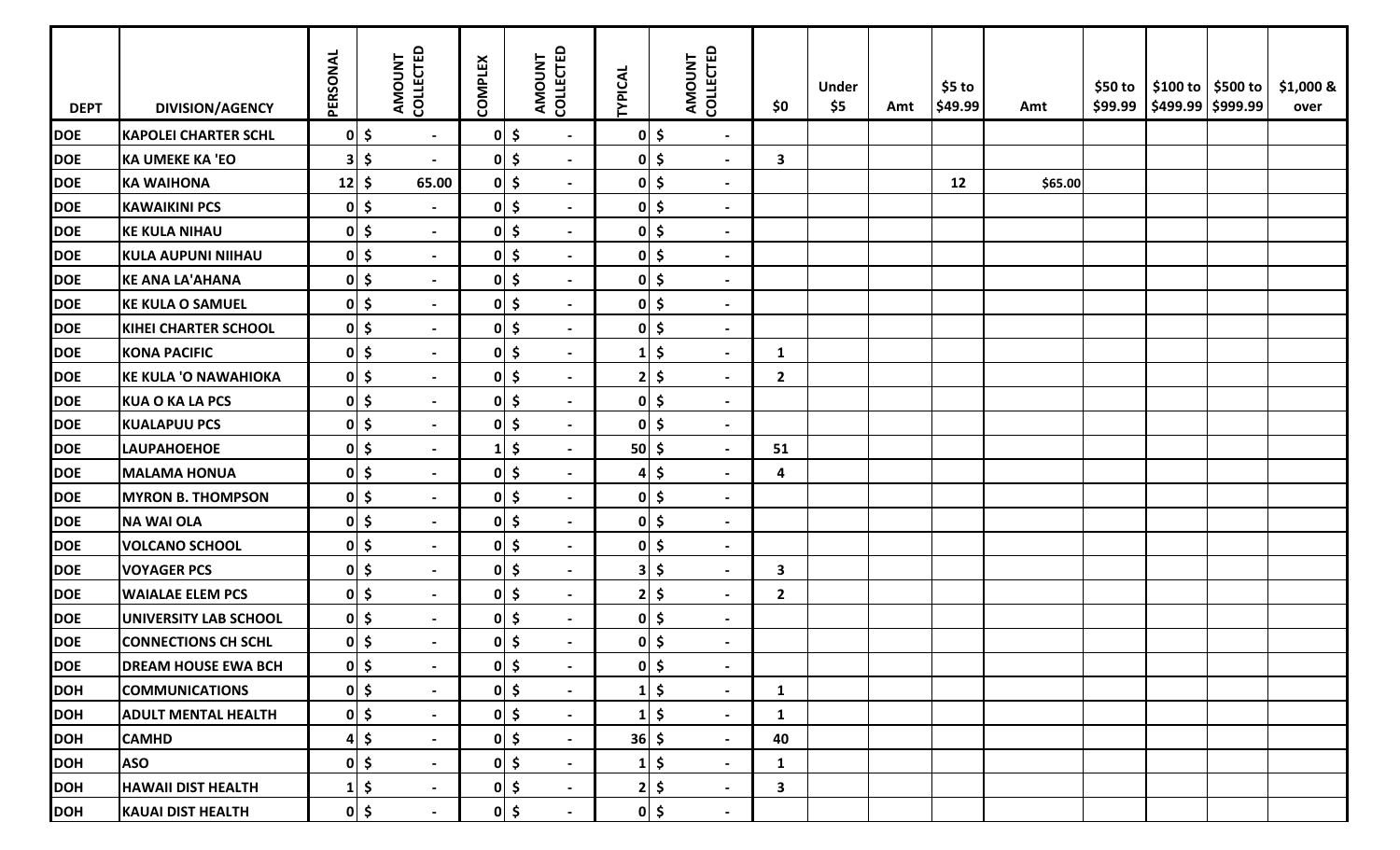| <b>DEPT</b> | <b>DIVISION/AGENCY</b>          | PERSONAL       |                      | COLLECTED<br>AMOUNT      | <b>COMPLEX</b> | AMOUNT       | <b>COLLECTED</b>         | <b>TYPICAL</b> |                     | COLLECTED<br>AMOUNT      | \$0            | <b>Under</b><br>\$5 | Amt    | $$5$ to<br>\$49.99      | Amt      | \$50 to<br>\$99.99 | \$100 to \$500 to<br>$ $ \$499.99 \$999.99 | \$1,000 &<br>over |
|-------------|---------------------------------|----------------|----------------------|--------------------------|----------------|--------------|--------------------------|----------------|---------------------|--------------------------|----------------|---------------------|--------|-------------------------|----------|--------------------|--------------------------------------------|-------------------|
| <b>DOH</b>  | <b>HIPAA</b>                    |                | $0 \mid \xi$         | $\blacksquare$           |                | $0 \mid \xi$ | $\blacksquare$           | 01             | $\ddot{\bm{\zeta}}$ | $\blacksquare$           |                |                     |        |                         |          |                    |                                            |                   |
| <b>DOH</b>  | <b>EXEC OFC ON AGING</b>        | 0              | \$                   | $\blacksquare$           |                | $0 \mid \xi$ | $\overline{\phantom{a}}$ | 01             | \$                  | $\overline{\phantom{a}}$ |                |                     |        |                         |          |                    |                                            |                   |
| <b>DOH</b>  | <b>OEQC</b>                     | 0              | \$                   | $\overline{\phantom{a}}$ |                | $0 \leq$     |                          | 2 <sub>1</sub> | \$                  | $\overline{\phantom{a}}$ | $\overline{2}$ |                     |        |                         |          |                    |                                            |                   |
| <b>DOH</b>  | <b>SANITATION</b>               |                | $0 \mid \xi$         | $\blacksquare$           |                | $0 \mid \xi$ | $\blacksquare$           | 1 <sub>1</sub> | $\ddot{\bm{\zeta}}$ | $\overline{\phantom{a}}$ | $\mathbf{1}$   |                     |        |                         |          |                    |                                            |                   |
| <b>DOH</b>  | <b>CLEAN AIR BRANCH</b>         |                | $0$ \$               | $\overline{\phantom{a}}$ |                | $0 \leq$     | $\overline{\phantom{0}}$ | $89 \mid \xi$  |                     | 186.10                   | 88             |                     |        |                         |          |                    | $\mathbf{1}$                               |                   |
| <b>DOH</b>  | <b>WASTEWATER</b>               | 0              | $\ddot{\bm{\zeta}}$  | $\blacksquare$           |                | $0 \mid \xi$ | $\blacksquare$           | 31             | \$                  | $\sim$                   | 31             |                     |        |                         |          |                    |                                            |                   |
| <b>DOH</b>  | <b>HAZ EVAL EMERG</b>           | 0              | \$                   | $\blacksquare$           | $13 \mid 5$    |              | $\blacksquare$           | 203            | \$                  | $\blacksquare$           | 216            |                     |        |                         |          |                    |                                            |                   |
| <b>DOH</b>  | <b>STATE LAB</b>                | 0              | \$                   | $\blacksquare$           |                | $0 \mid \xi$ |                          | 01             | \$                  | $\overline{\phantom{a}}$ |                |                     |        |                         |          |                    |                                            |                   |
| <b>DOH</b>  | <b>HEALTH CARE ASSURANCE</b>    |                | $0$ \$               | $\overline{\phantom{a}}$ | $\mathbf{1}$   | \$           | 77.25                    | 61             | \$                  | 424.35                   |                |                     |        | $\overline{\mathbf{a}}$ | \$124.25 | $\mathbf{1}$       | $\overline{2}$                             |                   |
| <b>DOH</b>  | <b>CLEAN WATER BRANCH</b>       |                | $0 \mid \xi$         | $\overline{a}$           |                | $0 \leq$     | $\overline{\phantom{0}}$ | $78$ \$        |                     | $\blacksquare$           | 78             |                     |        |                         |          |                    |                                            |                   |
| <b>DOH</b>  | <b>DISEASE INVESTIGATION</b>    | 2 <sub>1</sub> | $\boldsymbol{\zeta}$ | $\blacksquare$           |                | $0 \leq$     | $\blacksquare$           | 5              | \$                  | $\overline{\phantom{a}}$ | $\overline{7}$ |                     |        |                         |          |                    |                                            |                   |
| <b>DOH</b>  | <b>IMMUNIZATION</b>             | 0              | \$                   | $\blacksquare$           |                | $4 \mid 5$   | $\blacksquare$           | 5 <sub>l</sub> | $\frac{1}{2}$       | $\blacksquare$           | 9              |                     |        |                         |          |                    |                                            |                   |
| <b>DOH</b>  | <b>DIRECTOR'S OFFICE</b>        | 0              | $\frac{1}{2}$        | $\overline{\phantom{a}}$ |                | $0 \mid \xi$ | $\blacksquare$           | 9 <sub>l</sub> | \$                  | $\overline{\phantom{a}}$ | 9              |                     |        |                         |          |                    |                                            |                   |
| <b>DOH</b>  | <b>ENVIRONMENTAL MGMT</b>       | 0              | \$                   | $\blacksquare$           |                | $0 \leq$     | $\blacksquare$           | 01             | \$                  | $\blacksquare$           |                |                     |        |                         |          |                    |                                            |                   |
| <b>DOH</b>  | <b>ENVIRON RESOURCES</b>        |                | $0 \mid \xi$         | $\blacksquare$           |                | $0 \leq$     | $\blacksquare$           | 01             | $\frac{1}{2}$       | $\overline{\phantom{a}}$ |                |                     |        |                         |          |                    |                                            |                   |
| <b>DOH</b>  | <b>Planning Policy (PPPD)</b>   | 0              | $\frac{1}{2}$        | $\blacksquare$           |                | $0 \mid \xi$ | $\blacksquare$           | 01             | $\ddot{\bm{\zeta}}$ | $\blacksquare$           |                |                     |        |                         |          |                    |                                            |                   |
| <b>DOH</b>  | <b>DEVELOP DIS (DDD)</b>        | $\mathbf{1}$   | \$                   | $\blacksquare$           |                | $5$ \$       | 461.50                   |                | $0 \mid \xi$        | $\overline{\phantom{a}}$ | 4              |                     |        |                         |          |                    | $\mathbf{2}$                               |                   |
| <b>DOH</b>  | <b>EMERGENCY MED SVCS</b>       |                | $0 \mid \xi$         | $\blacksquare$           |                | $2 \mid 5$   | $\blacksquare$           | 3              | \$                  | $\overline{\phantom{a}}$ | 5              |                     |        |                         |          |                    |                                            |                   |
| <b>DOH</b>  | <b>State Council Devel Dis</b>  |                | $0 \mid \xi$         | $\overline{\phantom{a}}$ |                | $0 \leq$     | $\overline{\phantom{0}}$ |                | $0 \mid 5$          | $\overline{\phantom{a}}$ |                |                     |        |                         |          |                    |                                            |                   |
| <b>DOH</b>  | <b>HEALTH INFO SYSTEMS</b>      |                | $0 \mid \xi$         | $\blacksquare$           |                | $0 \leq$     | $\blacksquare$           |                | $0 \mid 5$          | $\blacksquare$           |                |                     |        |                         |          |                    |                                            |                   |
| <b>DOH</b>  | <b>MAUI DIST HEALTH</b>         |                | $0 \mid \xi$         | $\blacksquare$           |                | $0 \mid \xi$ | $\blacksquare$           |                | $6 \mid 5$          | 24.00                    | 4              | 1                   | \$0.50 | $\mathbf{1}$            | \$23.50  |                    |                                            |                   |
| <b>DOH</b>  | <b>ENVIRONMENTAL PLAN</b>       |                | $0 \mid \xi$         | $\overline{\phantom{a}}$ |                | $0 \mid \xi$ |                          |                | $0 \mid \xi$        | $\overline{\phantom{a}}$ |                |                     |        |                         |          |                    |                                            |                   |
| <b>DOH</b>  | <b>DIS &amp; COMM ACCESS BD</b> |                | $0 \mid \xi$         | $\blacksquare$           |                | $0 \mid \xi$ | $\blacksquare$           |                | $0 \mid \xi$        | $\overline{\phantom{a}}$ |                |                     |        |                         |          |                    |                                            |                   |
| <b>DOH</b>  | <b>Compliance Assistance</b>    |                | $0 \mid \xi$         | $\blacksquare$           |                | $0 \mid \xi$ | $\blacksquare$           |                | $0 \mid \xi$        | $\overline{\phantom{a}}$ |                |                     |        |                         |          |                    |                                            |                   |
| <b>DOH</b>  | <b>SAFE DRINKING WATER</b>      |                | $0 \mid \xi$         | $\blacksquare$           |                | $0 \mid \xi$ | $\sim$                   |                | $0 \mid \xi$        | $\blacksquare$           |                |                     |        |                         |          |                    |                                            |                   |
| <b>DOH</b>  | <b>Chronic Disease Mgmt</b>     |                | $0 \mid \xi$         | $\blacksquare$           |                | $0 \leq$     | $\blacksquare$           |                | $0 \mid \xi$        | $\blacksquare$           |                |                     |        |                         |          |                    |                                            |                   |
| <b>DOH</b>  | <b>CHRONIC DIS PREVENT</b>      |                | $0 \mid \xi$         | $\blacksquare$           |                | $0 \leq$     | $\sim$                   | $1\vert$       | $\ddot{\bm{\zeta}}$ | $\blacksquare$           | $\mathbf{1}$   |                     |        |                         |          |                    |                                            |                   |
| <b>DOH</b>  | <b>PRIMARY PREVENTION</b>       | $1\vert$       | $\ddot{\bm{\zeta}}$  | $\blacksquare$           |                | $1 \mid \xi$ | $\sim$                   |                | $0 \mid \xi$        | $\overline{\phantom{a}}$ | $\mathbf{2}$   |                     |        |                         |          |                    |                                            |                   |
| <b>DOH</b>  | <b>DIS OUTBREAK CONTROL</b>     |                | $1$ \$               |                          |                | $0 \mid \xi$ |                          |                | $0 \mid \xi$        | $\blacksquare$           | $\mathbf{1}$   |                     |        |                         |          |                    |                                            |                   |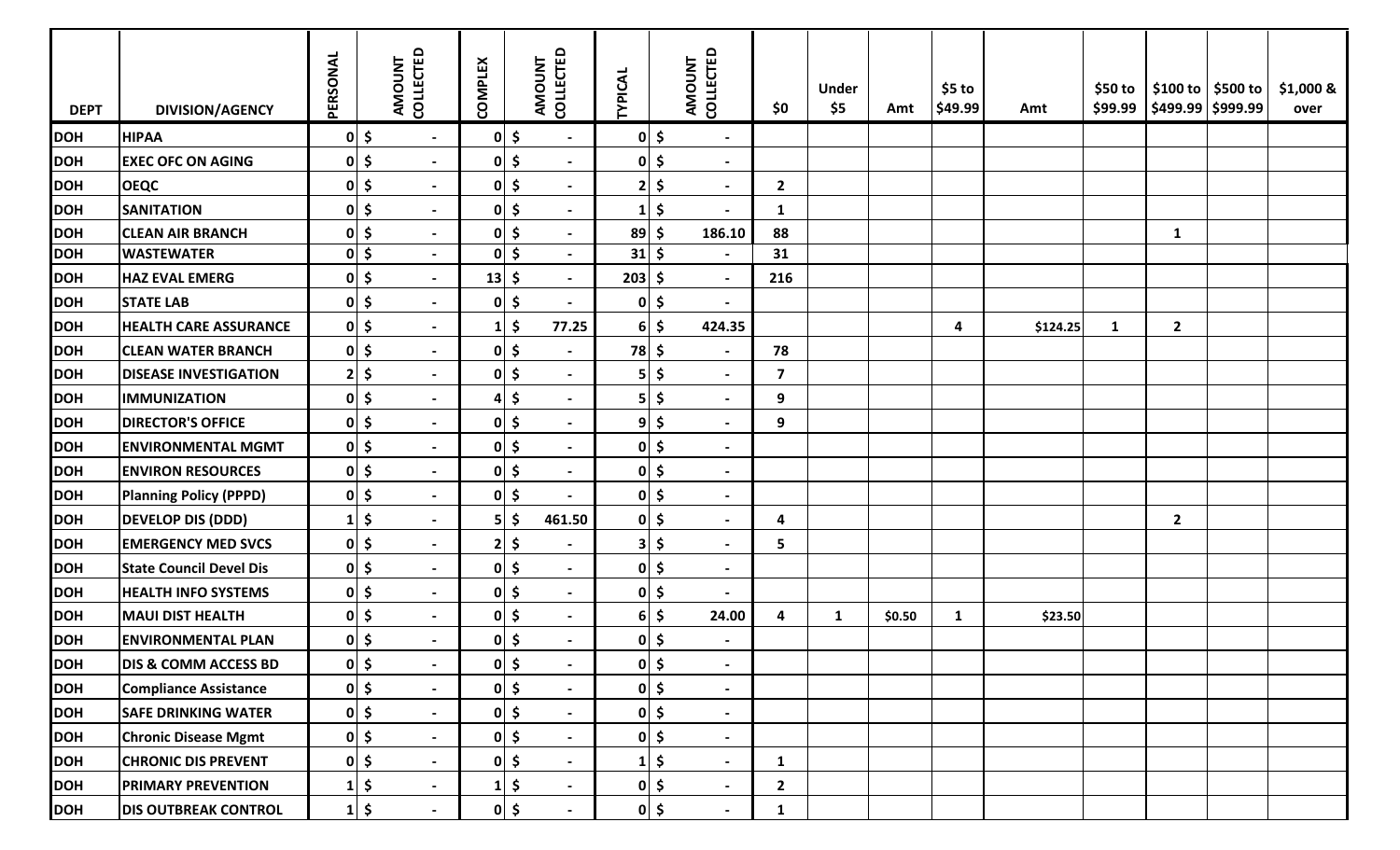| <b>DEPT</b> | <b>DIVISION/AGENCY</b>           | PERSONAL | <b>COLLECTED</b><br>AMOUNT                 |                          | <b>COMPLEX</b> | AMOUNT<br>COLLECTED                             | <b>TYPICAL</b> |                     | AMOUNT<br>COLLECTED      | \$0          | <b>Under</b><br>\$5 | Amt | $$5$ to<br>\$49.99 | Amt     | \$50 to | \$99.99   \$499.99   \$999.99 | \$100 to   \$500 to | \$1,000 &<br>over |
|-------------|----------------------------------|----------|--------------------------------------------|--------------------------|----------------|-------------------------------------------------|----------------|---------------------|--------------------------|--------------|---------------------|-----|--------------------|---------|---------|-------------------------------|---------------------|-------------------|
| <b>DOH</b>  | <b>FOOD &amp; DRUG BR</b>        |          | $0 \mid \xi$<br>$\blacksquare$             |                          | $ 0 $ \$       | $\blacksquare$                                  |                | \$                  | $\blacksquare$           | $\mathbf{1}$ |                     |     |                    |         |         |                               |                     |                   |
| <b>DOH</b>  | <b>HAWAII STATE HOSPITAL</b>     |          | $0\vert$ \$<br>$\blacksquare$              |                          | $\mathbf{1}$   | $\ddot{\bm{\zeta}}$<br>$\blacksquare$           |                | $0 \mid \xi$        | $\overline{\phantom{a}}$ | $\mathbf{1}$ |                     |     |                    |         |         |                               |                     |                   |
| <b>DOH</b>  | <b>FAMILY HEALTH SVCS</b>        |          | $0\vert$ \$<br>$\blacksquare$              |                          | 0              | \$                                              |                | $0 \mid \xi$        | $\blacksquare$           |              |                     |     |                    |         |         |                               |                     |                   |
| <b>DOH</b>  | <b>HUMAN RESOURCES</b>           |          | $0 \mid \xi$<br>$\overline{\phantom{0}}$   |                          | $0\vert$ \$    |                                                 |                | $1\vert \xi$        | $\blacksquare$           | $\mathbf{1}$ |                     |     |                    |         |         |                               |                     |                   |
| <b>DOH</b>  | <b>ENVIRON HEALTH ADMIN</b>      |          | $0 \mid \xi$<br>$\overline{\phantom{0}}$   |                          | $0 \mid \xi$   | $\blacksquare$                                  |                | $0 \mid \xi$        | $\blacksquare$           |              |                     |     |                    |         |         |                               |                     |                   |
| <b>DOH</b>  | <b>INDOOR &amp; RADIOLOGICAL</b> |          | $0 \mid \xi$<br>$\blacksquare$             |                          | $0 \mid \xi$   | $\blacksquare$                                  | $34 \div$      |                     | 17.00                    | 33           |                     |     | $\mathbf{1}$       | \$17.00 |         |                               |                     |                   |
| <b>DOH</b>  | <b>LANGUAGE ACCESS</b>           |          | $0 \mid \xi$<br>$\blacksquare$             |                          | $0 \mid \xi$   | $\blacksquare$                                  |                | $0 \mid \xi$        | $\blacksquare$           |              |                     |     |                    |         |         |                               |                     |                   |
| <b>DOH</b>  | <b>VECTOR CONTROL</b>            |          | $0 \mid \xi$<br>$\blacksquare$             |                          | 0              | \$<br>$\blacksquare$                            | 41             | $\ddot{\bm{\zeta}}$ | $\overline{\phantom{a}}$ | 4            |                     |     |                    |         |         |                               |                     |                   |
| <b>DOH</b>  | <b>Child Spec Hith Needs</b>     |          | $0 \mid \xi$                               | $\blacksquare$           | $0 \mid \xi$   | $\blacksquare$                                  |                | $2 \mid 5$          | $\blacksquare$           | $\mathbf{2}$ |                     |     |                    |         |         |                               |                     |                   |
| <b>DOH</b>  | Maternal & Child Health          |          | $0 \mid \xi$                               | $\overline{\phantom{0}}$ | $0 \mid \xi$   | $\blacksquare$                                  |                | $3 \mid 5$          | 30.00                    | $\mathbf{2}$ |                     |     | $\mathbf{1}$       | \$30.00 |         |                               |                     |                   |
| <b>DOH</b>  | Women, Inf, & Children           |          | $0\vert \xi$<br>$\overline{\phantom{a}}$   |                          | $0 \mid \xi$   | $\blacksquare$                                  |                | $\ddot{\bm{\zeta}}$ | $\blacksquare$           | $\mathbf{1}$ |                     |     |                    |         |         |                               |                     |                   |
| <b>DOT</b>  | <b>ADMIN</b>                     |          | $0\vert$ \$<br>$\blacksquare$              |                          | $0\vert$ \$    | $\blacksquare$                                  | 6              | $\ddot{\bm{\zeta}}$ | $\blacksquare$           | 6            |                     |     |                    |         |         |                               |                     |                   |
| <b>DOT</b>  | <b>AIRPORTS</b>                  | $1\vert$ | \$<br>$\blacksquare$                       |                          | 0              | \$                                              | $34 \mid 5$    |                     | $\overline{\phantom{a}}$ | 35           |                     |     |                    |         |         |                               |                     |                   |
| <b>DOT</b>  | <b>HARBORS</b>                   | $1\vert$ | $\ddot{\bm{\zeta}}$<br>$\blacksquare$      |                          | $\mathbf{1}$   | $\ddot{\bm{\zeta}}$                             |                | $8$ \$              | 18.75                    | 9            |                     |     | $\mathbf{1}$       | \$18.75 |         |                               |                     |                   |
| <b>DOT</b>  | <b>HIGHWAYS</b>                  | $74$ \$  | $\overline{\phantom{0}}$                   |                          | 1              | $\ddot{\bm{\zeta}}$<br>$\overline{\phantom{a}}$ | $12 \mid 5$    |                     | 715.00                   | 85           |                     |     | $\mathbf{1}$       | \$25.00 |         |                               | $\mathbf{1}$        |                   |
| <b>DOT</b>  | <b>OMPO</b>                      |          | $0\vert \xi$<br>$\blacksquare$             |                          | $0 \mid \xi$   | $\overline{\phantom{a}}$                        |                | $0 \mid \xi$        | $\blacksquare$           |              |                     |     |                    |         |         |                               |                     |                   |
| GOV         | <b>GOV</b>                       |          | $0\vert$ \$<br>$\overline{\phantom{a}}$    |                          | 7              | $\ddot{\bm{\zeta}}$<br>$\blacksquare$           |                | $7 \,$ \$           | $\blacksquare$           | 14           |                     |     |                    |         |         |                               |                     |                   |
| <b>HHSC</b> | <b>HAWAII HEALTH SYS CORP</b>    |          | $0 \mid \xi$<br>$\blacksquare$             |                          | 4              | \$<br>$\blacksquare$                            |                | $\frac{1}{2}$       | $\sim$                   | 5            |                     |     |                    |         |         |                               |                     |                   |
| <b>HHSC</b> | <b>EAST HAWAII</b>               | $1\vert$ | $\ddot{\bm{\zeta}}$                        | $\overline{\phantom{0}}$ | 4              | $\ddot{\bm{\zeta}}$<br>$\blacksquare$           |                | $0 \mid \xi$        | $\overline{\phantom{0}}$ | 5            |                     |     |                    |         |         |                               |                     |                   |
| <b>HHSC</b> | <b>KAUAI</b>                     |          | $0\vert$ \$<br>$\sim$                      |                          | $0 \mid \xi$   | $\blacksquare$                                  |                | $1 \mid \xi$        | $\blacksquare$           | $\mathbf{1}$ |                     |     |                    |         |         |                               |                     |                   |
| <b>HHSC</b> | <b>MAUI</b>                      |          | $0\vert \xi$<br>$\blacksquare$             |                          | 0              | \$<br>$\blacksquare$                            |                | $0 \mid \xi$        | $\blacksquare$           |              |                     |     |                    |         |         |                               |                     |                   |
| <b>HHSC</b> | <b>OAHU</b>                      |          | 0 <sup>1</sup><br>$\overline{\phantom{0}}$ |                          | 0              | S.                                              |                | $0 \mid \xi$        | $\overline{\phantom{0}}$ |              |                     |     |                    |         |         |                               |                     |                   |
| <b>HHSC</b> | <b>WEST HAWAII</b>               |          | $0 \mid \xi$<br>$\blacksquare$             |                          | $0 \mid \xi$   | $\blacksquare$                                  |                | $1 \mid \zeta$      | $\blacksquare$           | $\mathbf{1}$ |                     |     |                    |         |         |                               |                     |                   |
| JUD         | <b>FINANCIAL SVCS</b>            |          | $0\vert \xi$<br>$\overline{\phantom{a}}$   |                          | $0 \mid \xi$   | $\blacksquare$                                  |                | $2 \mid 5$          | $\blacksquare$           | $\mathbf{2}$ |                     |     |                    |         |         |                               |                     |                   |
| JUD         | <b>PUBLIC AFFAIRS</b>            |          | $0\vert \xi$<br>$\blacksquare$             |                          | $0 \mid \xi$   | $\blacksquare$                                  |                | $1 \mid \zeta$      | $\blacksquare$           | $\mathbf{1}$ |                     |     |                    |         |         |                               |                     |                   |
| <b>JUD</b>  | 3 JC OCCA                        |          | $0 \mid \xi$<br>$\blacksquare$             |                          | $0 \mid \xi$   | $\blacksquare$                                  |                | $1 \mid \xi$        | $\blacksquare$           | $\mathbf{1}$ |                     |     |                    |         |         |                               |                     |                   |
| <b>JUD</b>  | <b>FAMILY COURT</b>              |          | $2 \mid 5$<br>$\sim$                       |                          | $0\vert\;$ \$  | $\blacksquare$                                  |                | $2 \mid 5$          | $\blacksquare$           | 4            |                     |     |                    |         |         |                               |                     |                   |
| <b>JUD</b>  | <b>EQUALITY &amp; ACCESS</b>     |          | $0 \mid \xi$                               | $\sim$                   | $0 \mid \xi$   | $\blacksquare$                                  |                | $1 \mid \zeta$      | $\sim$                   | $\mathbf{1}$ |                     |     |                    |         |         |                               |                     |                   |
| <b>LEG</b>  | <b>AUDITOR</b>                   |          | $2 \mid 5$<br>$\blacksquare$               |                          |                | $0 \mid 5$<br>$\blacksquare$                    |                | $6$ \$              | $\blacksquare$           | 8            |                     |     |                    |         |         |                               |                     |                   |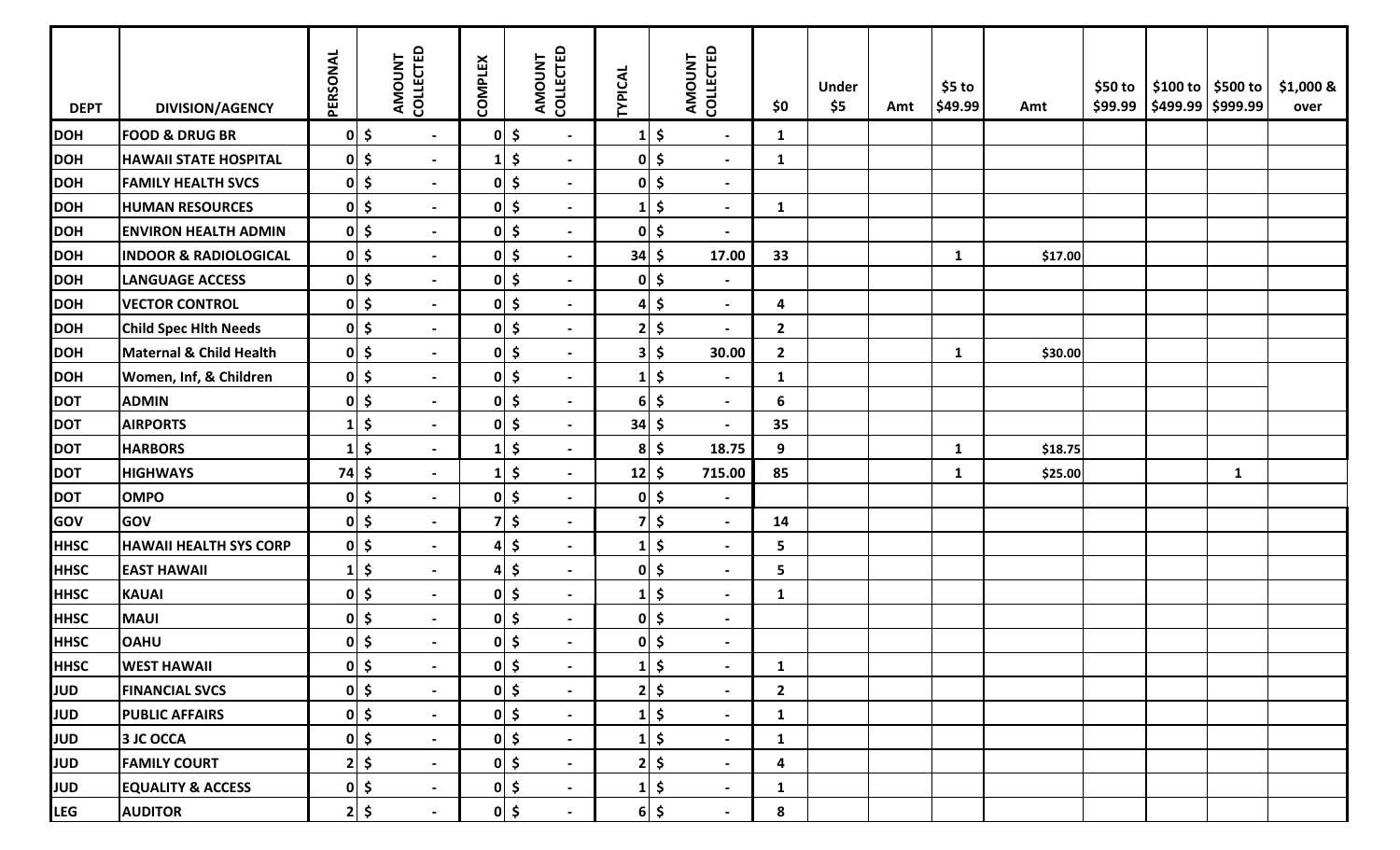| <b>DEPT</b> | <b>DIVISION/AGENCY</b>                    | PERSONAL     |              | AMOUNT<br>COLLECTED      | <b>COMPLEX</b> |                 | COLLECTED<br><b>AMOUNT</b> | YPICAL      |              | COLLECTED<br>AMOUNT      | \$0            | <b>Under</b><br>\$5 | Amt      | $$5$ to<br>\$49.99 | Amt        | \$50 to<br>\$99.99 |      | \$100 to   \$500 to<br>$\frac{1}{2}$ \$499.99 $\frac{1}{2}$ \$999.99 | \$1,000 &<br>over |
|-------------|-------------------------------------------|--------------|--------------|--------------------------|----------------|-----------------|----------------------------|-------------|--------------|--------------------------|----------------|---------------------|----------|--------------------|------------|--------------------|------|----------------------------------------------------------------------|-------------------|
| <b>LEG</b>  | <b>HOUSE CLERK</b>                        |              | $0 \mid \xi$ | $\blacksquare$           |                | 이 \$            | $\overline{\phantom{a}}$   | 2           | \$           | $\overline{\phantom{0}}$ | $\overline{2}$ |                     |          |                    |            |                    |      |                                                                      |                   |
| <b>LEG</b>  | <b>LEG REFERENCE BUREAU</b>               |              | $0 \mid \xi$ | $\blacksquare$           |                | $0 \mid \xi$    | $\overline{\phantom{0}}$   |             | $0 \mid \xi$ | $\blacksquare$           |                |                     |          |                    |            |                    |      |                                                                      |                   |
| <b>LEG</b>  | <b>OMBUDSMAN</b>                          | 11           | \$           | $\blacksquare$           |                | $2 \mid 5 \mid$ | $\overline{\phantom{0}}$   |             | $3 \mid 5$   | $\overline{\phantom{0}}$ | 16             |                     |          |                    |            |                    |      |                                                                      |                   |
| <b>LEG</b>  | <b>SENATE CLERK</b>                       |              | $2 \, \zeta$ | $\sim$                   |                | $0 \mid \xi$    | $\sim$                     |             | $0 \leq$     | $\overline{\phantom{0}}$ | $\overline{2}$ |                     |          |                    |            |                    |      |                                                                      |                   |
| <b>LG</b>   | <b>LG</b>                                 |              | $1 \mid \xi$ | $\blacksquare$           |                | $0 \mid \xi$    | $\blacksquare$             |             | $ 0 $ \$     | $\overline{\phantom{a}}$ |                |                     |          |                    |            |                    |      |                                                                      |                   |
| <b>OHA</b>  | <b>OFFICE OF HAW AFFAIRS</b>              |              | $0 \mid \xi$ | $\overline{\phantom{a}}$ |                | 이 \$            | $\overline{\phantom{a}}$   |             | $6 \mid \xi$ | $\overline{\phantom{a}}$ | 6              |                     |          |                    |            |                    |      |                                                                      |                   |
| <b>PSD</b>  | <b>PSD</b>                                |              | \$           | 191.25                   |                | 이 \$            | $\sim$                     | $29 \mid 5$ |              | $\overline{\phantom{a}}$ | 29             |                     |          |                    |            |                    |      |                                                                      |                   |
| <b>UH</b>   | UH/ UH SYSTEM                             |              | \$           | $\overline{\phantom{a}}$ |                | 0 \$            | $\overline{\phantom{0}}$   | $22 \mid 5$ |              | $\overline{\phantom{0}}$ | 23             |                     |          |                    |            |                    |      |                                                                      |                   |
|             | <b>TOTALS</b>                             | $317 \mid 5$ |              | 1,088.55                 | $114 \mid 5$   |                 | 1,675.15                   | $1,466$ \$  |              | 3,255.21                 | 1,708          | 90                  | \$136.10 | 70                 | \$1,164.60 | 13                 | 14   | $\overline{2}$                                                       | $\mathbf 0$       |
|             | Percentage of 1,897<br>completed requests | 17%          |              |                          | 6%             |                 |                            | 77%         |              |                          | 90.0%          | 4.8%                |          | 3.7%               |            | 0.7%               | 0.7% | 0.1%                                                                 | 0.0%              |
|             | <b>TOTAL PAID \$6,018.91</b>              |              |              |                          |                |                 |                            |             |              |                          |                |                     |          |                    |            |                    |      |                                                                      |                   |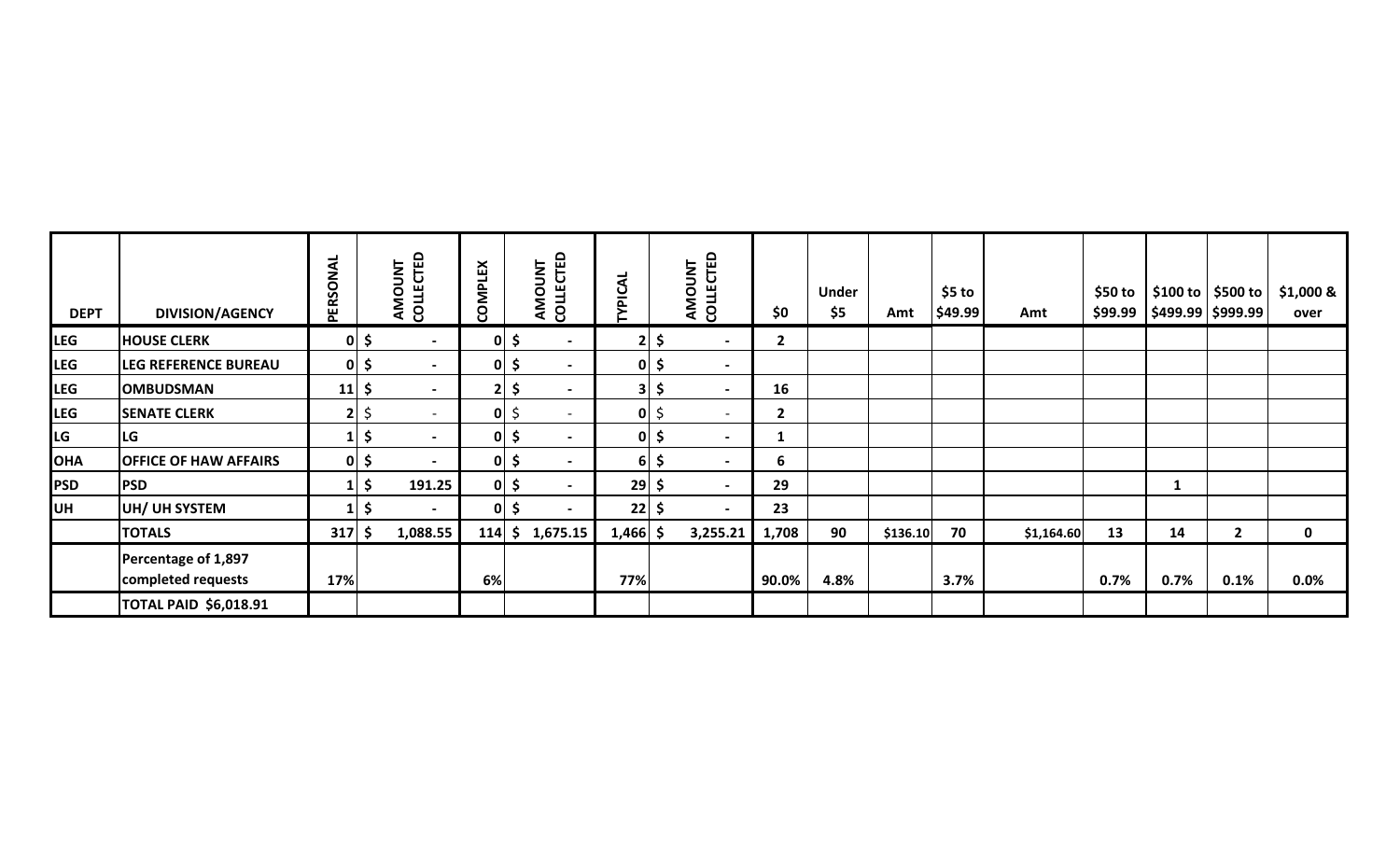**TABLE 10 SUPPLEMENT: SUMMARY OF FEES & COSTS PAID BY REQUESTERS FY 2021**

**\$500 - \$999.99:**

- **\* 1. DOT/ HIGHWAYS – Dawn Wilkinson (Law Ofc of Richard Serpe) - \$690.00**
- **\* 2. DOE/ SUPERINTENDENT – AO - \$689.25**

**TOTAL = \$1,379.25**

#### **\$100 - \$500:**

- **\* 1. DCCA/ PUBLIC UTILITIES COMMN - John E. Dubiel/Watanabe Ing LLP - \$292.50 2. DLNR/ CHAIRPERSON – LT - \$250.00**
	- **3. DLNR/ CHAIRPERSON – PM - \$110.00**
- **\* 4. DLNR/ BOATING & OCEAN RECREATION - David Robyak, Klein Law Group - \$103.50**
- **\* 5. DLNR/ BOATING & OCEAN RECREATION – Kimberly Perez Hults - \$108.00 6. DLNR/ BOATING & OCEAN RECREATION – A. Tanigawa Lum - \$199.50**
- **\* 7. DOA/ PESTICIDES – Deborah Rybak - \$109.26**
- **\* 8. DOE/ SUPERINTENDENT – JS - \$145.00**
- **\* 9. DOH/ CLEAN AIR BRANCH - Crudele & Beerman. LLC - \$186.40**
- **\* 10. DOH/ DEVELOPMENTAL DISABILITIES - GT Independence - \$361.25 11. DOH/ DEVELOPMENTAL DISABILITIES – PCG - \$100.25**
- **\* 12. DOH/ HEALTH CARE ASSURANCE – Leavitt, Yamane, Soldner - \$118.60**
- **\* 13. DOH/ HEALTH CARE ASSURANCE - Chun Kerr LLP - \$181.50 14. PSD – 2021-5 - \$191.25**

**TOTAL = \$2,457.01**

**\$50 - \$99.99:**

- **\* 1. B & F/ EMPLOYEES RETIREMENT SYSTEM – Boston College - \$58.40**
- **\* 2. DCCA/ RICO – Paul Grable, Esq. - \$71.50**
- **\* 3. DCCA/ RICO – Tesla Energy - \$58.25**
	- **4. DCCA/ RICO - PR - \$76.00**
	- **5. DCCA/ RICO - MM - \$64.25**
- **\* 6. DCCA/ RICO JL (Veritas) - \$75.00**
	- **7. DCCA/ RICO – RF - \$76.25**
	- **8. DOA/ PESTICIDES – Barbara Barry - \$69.65**
- **\* 9. DOA/ PESTICIDES – Robbie Dingman, Honolulu Magazine - \$92.55 10. DOA/ PESTICIDES - Vi Balantac/Manuel Balantac – 51.35 11. DOA/ CHAIRPERSON – Thoene - \$61.50**
- **\* 12. DOA/ ANIMAL DISEASE CONTROL – Inga Gibson Pono Advocates - \$50.00**
- **\* 13. DOH/ HEALTH CARE ASSURANCE – Kurt Kagawa - \$77.25**

**TOTAL = \$881.95**